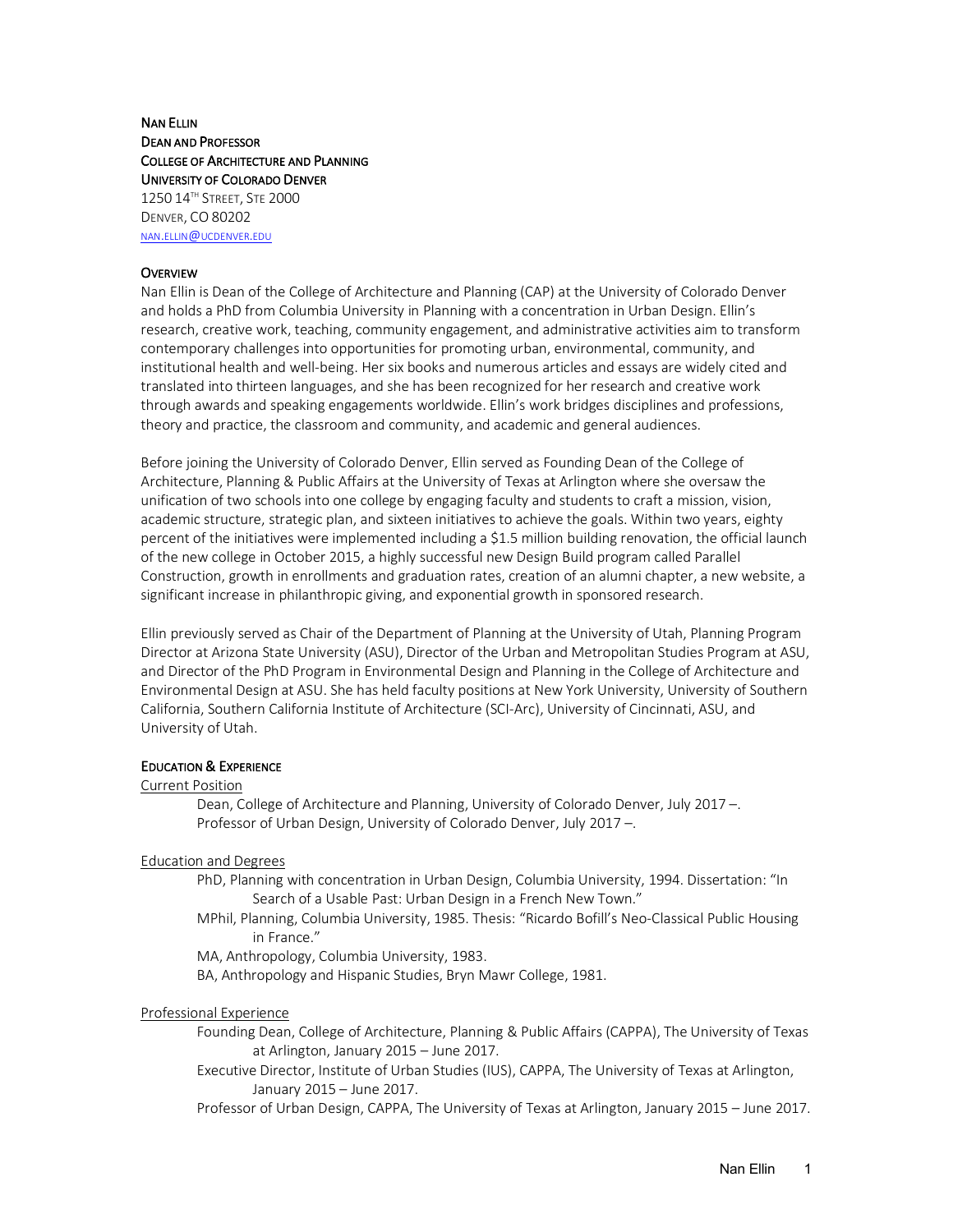Professor and Chair, Department of Planning, College of Architecture + Planning, University of Utah, July 2010 – December 2014.

Leadership Fellow, University Strategic Planning, Office of the Senior Vice President for Academic Affairs, June – December 2014.

Planning Program Director, School of Geographical Sciences & Urban Planning, ASU, 2009 - 10. Associate Professor of Planning and Urban Design, ASU, 2009 - 10.

Co-Director, Center for Urbanism, ASU, January - July 2010.

Faculty Affiliate, School of Sustainability, ASU, 2005 - 10.

Director, Urban & Metropolitan Studies Program, School of Public Affairs, College of Public Programs, ASU, August 2006 - June 2009.

Associate Professor, School of Public Affairs, ASU, August 2006 - June 2009.

Director, PhD Program in Environmental Design & Planning, College of Design, ASU, 2005 - 6.

Associate Professor, School of Architecture and Landscape Architecture, ASU, 2000 - 6.

Assistant Professor, School of Architecture, College of Design, ASU, January 1998 - March 2000.

Assistant Professor of Urban Design and Planning, University of Cincinnati, College of Design, Architecture, Art, and Planning, January 1996 - December 1997.

Faculty Member, Southern California Institute of Architecture (SCI-Arc), 1993 - 95.

Visiting Assistant Professor, University of Southern California, School of Urban and Regional Planning, 1991 - 92.

Associate, Committee on Theory and Culture, New York University, 1987 - 91.

Instructor, New York University, Metropolitan Studies Program, 1987 - 91.

Affiliated Scholar, Centre de Recherche sur L'Habitat, Centre National de Recherche Scientifique (CNRS), Paris, France, 1986 - 87.

### Academic and Public Scholarship

# ACADEMIC SCHOLARSHIP

Books

*Habitat Instinct: Practical Wisdom for the Planet*. In progress.

*Good Urbanism: Six Steps to Creating Prosperous Places*. Island Press, 2012. (Translated into Chinese, Korean, Farsi, Spanish, and Portuguese.)

*Integral Urbanism*. NY: Routledge, 2006. (Translated into Chinese and Farsi.)

*Postmodern Urbanism*, Revised and Updated. NY: Princeton Architectural Press, 1999. (Translated into Chinese and Serbo-Croatian.) Available at

http://www.academia.edu/13240477/Postmodern\_Urbanism

*Architecture of Fear*. Editor. NY: Princeton Architectural Press, 1997. *Postmodern Urbanism*. NY: Princeton Architectural Press, 1996.

# Essays and Book Chapters (Selected)

"Berke's Work," Deborah Berke Architects (forthcoming).

"The New Design with Nature," in *Ecologies Design: Transforming Architecture, Landscape and Urbanism*, edited by Maibritt Pedersen Zari, Peter Connolly, and Mark Southcombe, 2020. https://www.taylorfrancis.com/books/e/9780429279904

"Foreword to Chinese Edition of Good Urbanism," *Good Urbanism*, Chinese translation by Jin Zhao, China Architecture and Building Press, 2017.

"Farewell to Conventional Urbanism? A Conversation with Nan Ellin," *Rethinking Modernism and the Built Environment*, Alamantas Samalavicius (ed.), UK: Cambridge Scholars Publishing, 2017.

"What is Good Urbanism?" *Emergent Urbanism: Urban Planning & Design in Times of Systemic and Structural Change*, Haas, T. and Olsson, K. (eds.). Ashgate: Burlington, October 2014.

"Integral Urbanism: A Context for Urban Design," *Resilience in Urban Ecology and Design: Linking Theory and Practice for Sustainable Cities*, Steward Pickett, Mary Cadenasso, and Brian McGrath (eds.), Springer Future Cities Series, 2013, 63-78.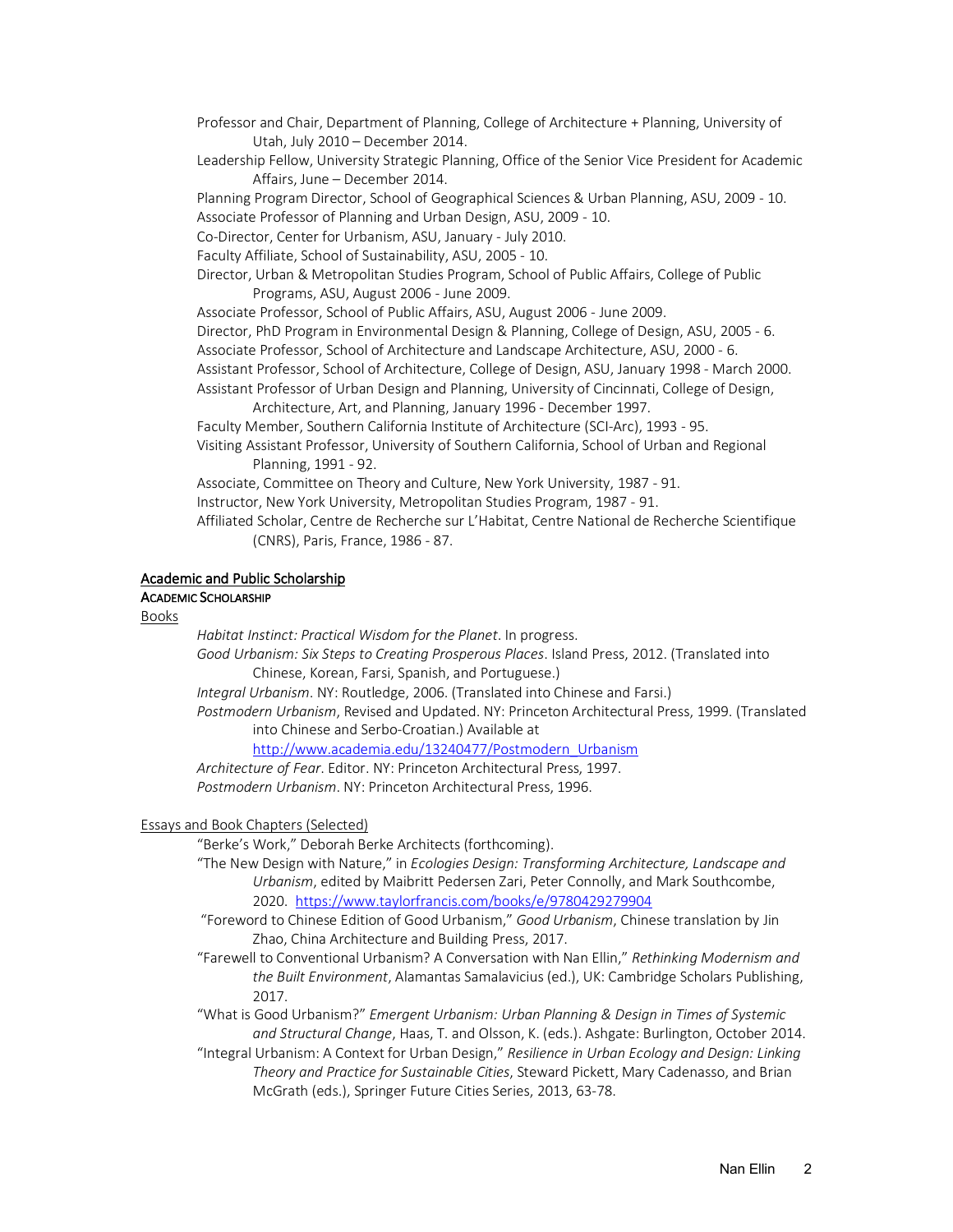- "Urbanism New, Landscape, or Otherwise: The Case for Complementarity," *Landscape Urbanism and Its Discontents: Dissimulating the Sustainable City*, edited by Andres Duany and Emily Talen, 2013, 273-85.
- "Desert Urbanism," *Design with the Desert*, Richard Malloy, et al. (eds.), Tucson: University of Arizona Press, 2013, 427-38.
- "New Preface," Farsi translation of *Integral Urbanism*. Translated by Ali Soltani, 2012.
- "Restorative Urbanism: Beyond Sustainability to Prosperity," *Sustainable Urbanism & Beyond: Rethinking Cities for the Future*, Tigran Haas (ed.), Rizzoli, 2012.
- "Your City Yourself," *Imperfect Health: The Medicalization of Architecture, Canadian Centre for Architecture*, tr. into French: "Votre Ville Votre Miroir," Lars Müller Publishers, 2012.
- "Canalscape for Metro Phoenix: Installation and Exhibition," *Defining Sustainability*, ASU Art Museum, 2010, 52-7.

"The Integral City," *Changing Metropolis 2*, for the Copenhagen Biennale, June 2010.

- "The Tao of Urbanism," *What We See: Advancing the Investigations of Jane Jacobs: Contemporary Thinkers Observe Our World*, Stephen Goldsmith and Lynne Elizabeth, (eds.), New Village Press, 2010, 44-54.
- "Urbanistico" or "Shifting Ground: Integral Urbanism for a New Era," *Il Dolce Avvenire: Esercizi di immaginazione radicale del presente*, (*The Sweet Hereafter: Exercises in radical imagination of the present time*), A. Bosi, M. Deriu, V. Pellegrino (eds.), Edizioni Diabasis, 2009, 304-11.

"Erasmian Urbanism vis-à-vis Integral Urbanism," *Erasmian Urbanism 4*, Maarten Struijs (ed.), Rotterdam: Rotterdam University, 2007.

- "Themes of Postmodern Urbanism," *The Urban Design Reader*, Michael Angelo Larice and Elizabeth MacDonald (eds.), New York: Routledge, 2007, 206-14.
- "Making Place in the Global Village," *Culture, Environmental Action, and Sustainability*, Garcia Mira, Sabucedo Cameselle, Martínez (eds.), Germany: Hogrefe & Huber, 2003, 61-8.
- "A Vulnerable Urbanism," *Re-envisioning Landscape/Architecture*, Catherine Spellman (ed.), Barcelona: ACTAR, 2001, 222-35.
- "Urbanization, Society & Culture," *Design Professionals and the Built Environment*, Paul L. Knox and Peter Ozolins (eds.), John Wiley Ltd., 2000, 99-106.
- "Through the Lens of Fear," *The Safe City* (*Den trygge Byen kriminalitetsforebygende*), Tina Skouen (ed.), Oslo, Denmark: Norsk Form, 1999.
- "Shifting Metaphors for City and Culture: Ecology and the Border," *City & Culture*. Louise Nystrom (ed.), Stockholm: Swedish Urban Environment Council, 1999, 12-22.

### Articles in National and International Journals

### *Refereed*

"Desert Urbanism: The Canalscape Project in Metropolitan Phoenix," with Stephen Buckman and David Proffitt, *Journal of Urban Regeneration and Renewal*, v 13-4, 2013.

"What is Good Urbanism?," *Journal of Architecture and Urbanism*, Issue 4, 2013.

"Urban Desiderata," *Journal of Urbanism*, v 5 no 1, March 2012, 87-92.

"Canalscape: Practising Integral Urbanism in Metropolitan Phoenix*," Journal of Urban Design*, Special Issue, Jeremy Nemeth and Stephen Schmidt (eds.), November 2010, 599-610.

- "Recycling the City: Darning Downtown Phoenix," with Kelly Turner, *Critical Planning*, v17, Summer 2010, 155-73.
- "Life Support: Nacirema Redux," *Journal of Urbanism: International Journal of Placemaking and Urban Sustainability*, March 2008, 47-55.

"Thresholds of Fear: Embracing the Urban Shadow," *Urban Studies Review*, 2001 38/5-6: 869-83.

- "At Home Everywhere and Nowhere: Prospects for Making Place in the Global Village," *Thresholds* #20, MIT, 2001, 42-9.
- "Participatory Architecture on the Parisian Periphery," *Journal of Architectural Education* issue on "Beyond Expert Culture," February 2000, 178-83.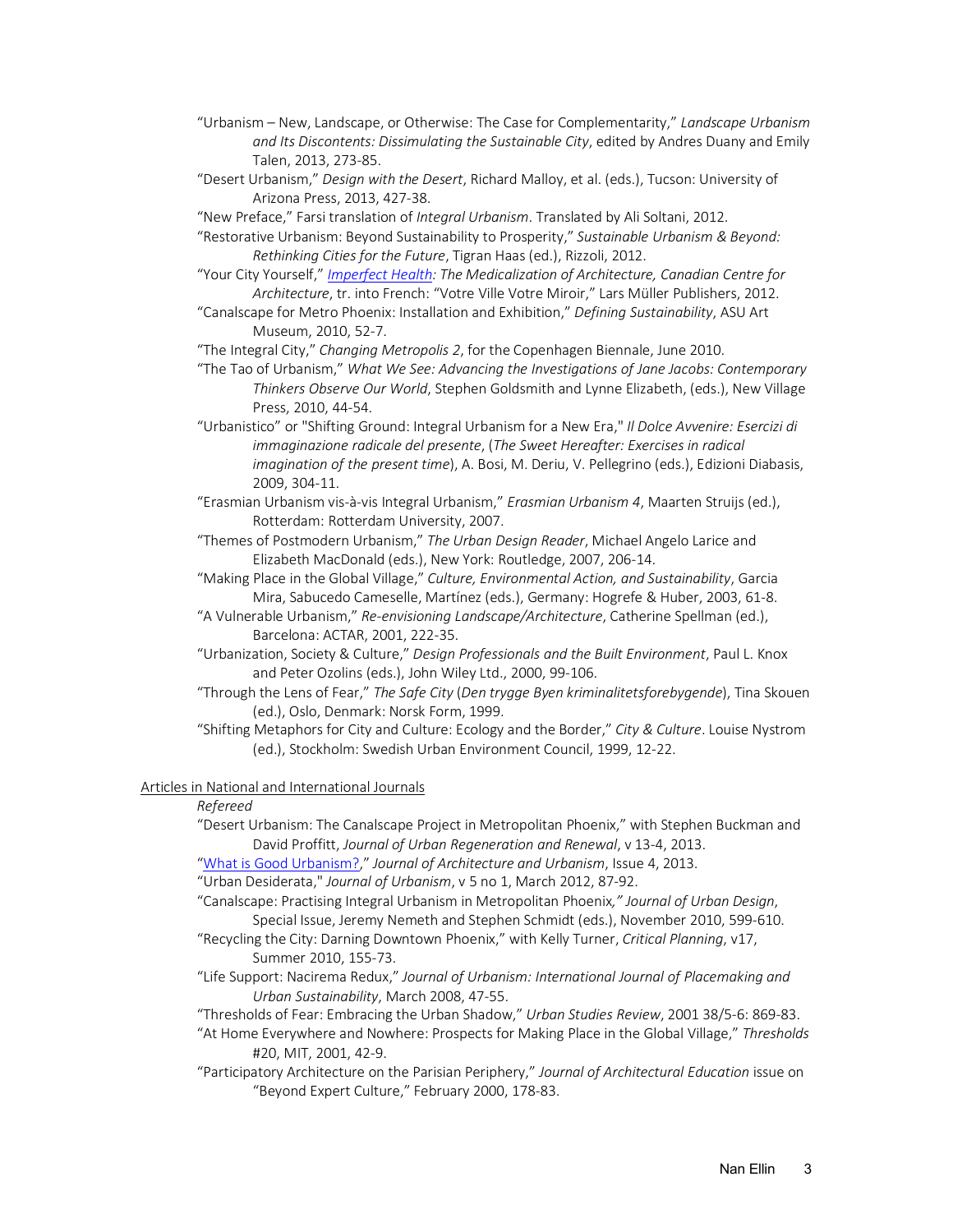### *Invited*

- "Interview with Nan Ellin," *Forms of Captivity: Talks on Economics, Urbanism and Crisis*. Vilnius: Kulturos Barai, 2014.
- "Urbanistika, Padedanti Iveikti Baime," *Nelaisves formos*, Alamantas Samalavicius, in Lithuanian, Vilnius: Kulturos Barai, 2014, 193-202.
- "Urbanistika, Padedanti Iveikti Baime," *Kulturos Barai*, Interviewed by Alamantas Samalavicius, in Lithuanian, March 2013, 2-6. (Also appeared on online media, including Lithuania's largest online daily www.delfi.lt and Europe's forum of cultural journals www.eurozine.com.)

"The City in Flow: Integral Urbanism for a New Era," *Changing Metropolis II*, Marie Viltoft Polli (ed.), Copenhagen: Kobenhavns Internationale Theatre, 2012, 22-28.

- "Restorative Urbanism: Beyond Sustainability to Prosperity," *Environment & Landscape - Architecture of Korea Magazine*, December 2010, 142-9 (in Korean).
- "Interview with Nan Ellin by Jin-Oh Kim," *Environment & Landscape - Architecture of Korea Magazine*, December 2010, 172-5.
- "Restorative Urbanism: From Sustainability to Prosperity for the 21st Century," *Proceedings from International Symposium on Landscape Urbanism*, Korean Institute of Landscape Architecture, Seoul, October 2010.
- "Fear and City Planning," *Hedgehog Review: Critical Reflections on Contemporary Culture*, Institute for Advanced Studies in Culture, University of Virginia, 2004, 43-61.
- "New York 9/11: An Attack on Urban Culture?," *Urban Ecology*, Winter 2001-2, 16-18.

"Slash City," *Lotus International*, no.110, Theme issue on "Global Cities, Planning, Disturbances, Architecture, Infrastructures," September 2001, 58-72.

"Interview: Nan Ellin," Alex Bitterman, *Intersight* #6, SUNY Buffalo, 2001, 104-12.

### Encyclopedia Entries and Book Reviews

- "Urbanism" and "Movement for the Reconstruction of the European City," *Encyclopedia of Urban Studies*, Ray Hutchison (ed.), UK: Sage, forthcoming.
- Review of Urban Design and People by Michael Dobbins, *Journal of American Planning Association*, September 2011.
- "Battery Park City" and "Carroll Gardens," *Encyclopedia of New York City*, Kenneth T. Jackson (ed.), New Haven: Yale University Press, 1995, 88-9, 182-183.
- "Constructing the Middle Class: A Review Essay" on *Culture Builders* by Jonas Frykman and Orvar Lofgren, *History of European Ideas* 13(6), 1991, 817-824.

Review of *Cities of Tomorrow* by Peter Hall, *Design Book Review* 21, 1991, 57-59. Review of *French Modern* by Paul Rainbow, *Journal of Architectural Education*, Nov 1991, 58-60.

### PUBLIC SCHOLARSHIP

### Books and Monographs

- *Polishing Gems: Prospects for the Granary District*. Editor-in-Chief. SLC: University of Utah, 2012. *Canalscape: An Authentic and Sustainable Desert Urbanism for Metro Phoenix*. Editor-in-Chief. Tempe: ASU, 2009.
- *Phoenix: 21st Century City*, with Edward Booth-Clibborn. London: Booth-Clibborn Editions, 2006. *For Phoenix to Flourish*. Editor-in-Chief, Special issue of *Shade Magazine* featuring proposals for downtown Phoenix revitalization developed by ASU faculty and students, October/November 2004.

#### Articles (Selected)

- "How DFW Could Go from a Bunch of Strong Cities to a Regional Powerhouse," *Dallas Morning News*, Sunday Points, February 26, 2017.
- "Trinity River could be a Game-Changer for North Texas," *Fort Worth Star Telegram*, February 10, 2017.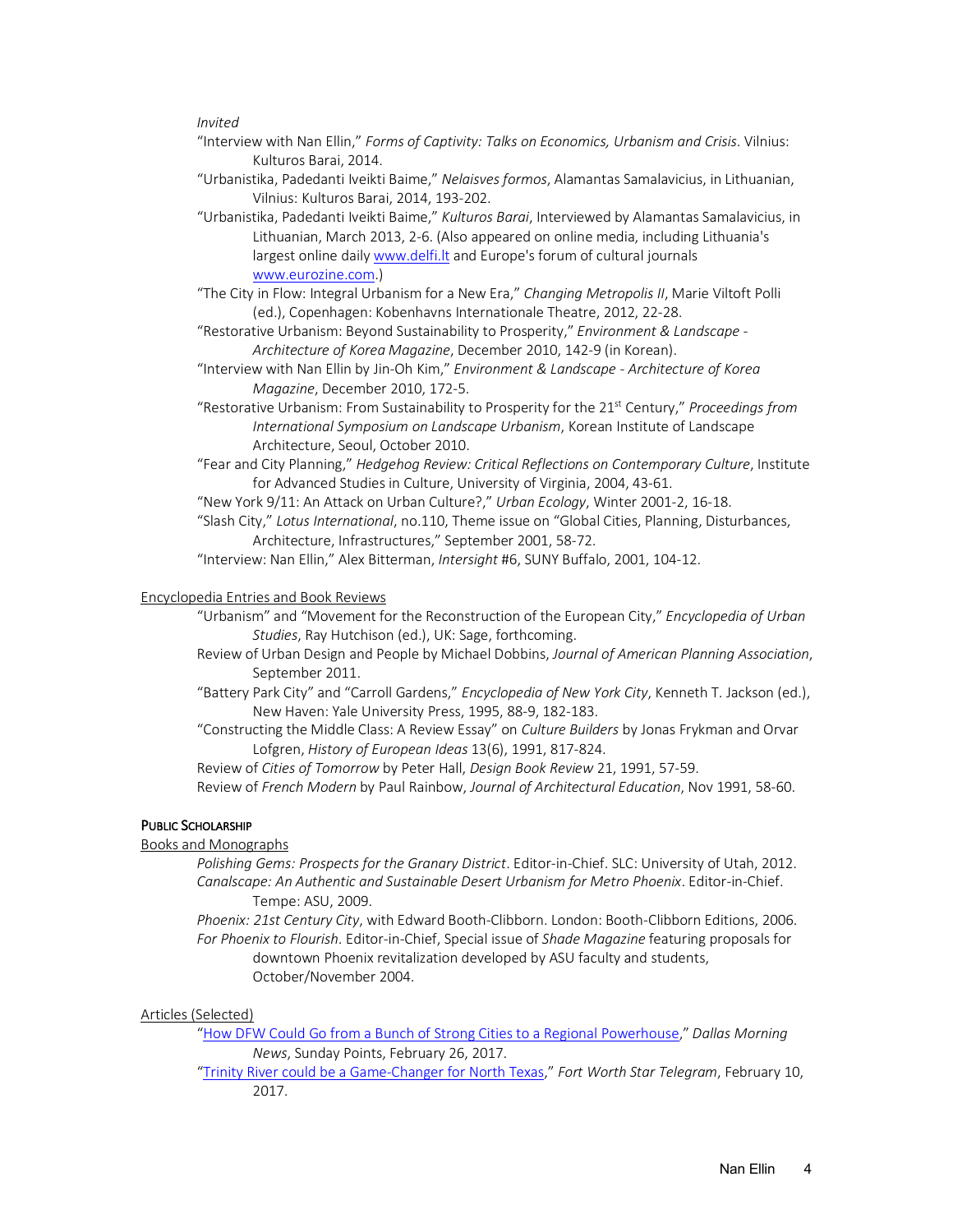"Fair Park Could Become a Vibrant Part of the City, but How Do We Pay for It?," with Michelle

Corson, *Dallas Morning News*, January 16, 2017.

"Op-ed: Thanks, Utah," *Salt Lake Tribune*, January 31, 2015.

"Planning @ University of Utah," *Utah Planner*, July 2014.

"Architecture of Love," *Museum of Fearology*, Michael Fisher, curator, September 2012, online.

"Raze to Raise: Polishing Gems in the Granary District," *Architecture and Design SLC – 15 Bytes: Utah's Art Magazine*, June 2012.

"Don't Go Vertical; Go Programmatic," in *Zocalo Public Square*, May 1, 2012.

"University of Utah's Department of City and Metropolitan Planning," *Utah Planner*, October 2011. "Canal Villages Could Become Phoenix Legacy," *Arizona Republic*, March 26, 2008.

"Top Shelf" (Book recommendations for enhancing quality of place), *Arizona Republic*, Viewpoints Section, January 20, 2008.

"Make People Want to Come Back to Cities," *Arizona Republic*, September 5, 2007.

"'Authenti-City' Creates Urban Fabric Organically," *Arizona Republic*, August 3, 2007.

"Architectural Scene Grows from Desert," *Arizona Republic*, July 27, 2007.

"Architectural Design Flourishing in Valley," *Arizona Republic*, July 13, 2007.

"Now is Time for Phoenix to Plan Downtown of Future," *Arizona Republic*, June 27, 2007.

"Put Nature Back in Our Downtown," Arizona Republic, June 7, 2005, B7.

"High Profile Arizona Special Feature: Sustainable Phoenix," *High Profile*, February-March, 2005.

"The Time is Ripe for Phoenix," Arizona Republic, February 15, 2005, B7.

"High Profile Arizona Special Feature: Urban Instinct," *High Profile*, Winter 2005, 21, 23.

"Add Pizazz to Vision for Downtown," *Arizona Republic*, December 16, 2004, B7.

"Tipping Point," *Shade Magazine*, October-November 2004, 56-7.

"Urban Instinct: Sustainable Phoenix," *Shade Magazine*, Oct-Nov 2004, 93-4.

"Art Infusion" and "Neighborhood Swim/Fitness Clubs," *Shade Magazine*, Oct-Nov 2004, 72-4.

"Authenti-City," *Shade Magazine*, June 2004, 36-9.

"Livable Phoenix," *Shade Magazine*, February 2004, 42-3.

"Urban Design for the Third Millenium," *Shade Magazine*, December 2003, 22-3.

Interviewed by *bizAZ*, Michael Miklovsky, September/October 2003.

"A Translucent Urbanism," *Shade Magazine*, August 2003, 34-6.

"A Blueprint for Survival of Metro Phoenix," *Arizona Capitol Tim*es, June 13, 2003.

"The Future of Multi-Use," *Shade Magazine*, November-December 2002, 54-7.

"Soul of the City," *Shade Magazine*, July 2002, 38-40.

"Shade Sutures: Retrofitting Our Desert City," *Shade Magazine*, with Jeffrey Cook, Dan Hoffman, Harvey Bryan, Darren Petrucci, Vidar Lerum and Ron McCoy, June 2002, 32-7.

### Exhibition Director

"Mountain Urbanism," The Leonardo, Salt Lake City, October 2014.

"Canalscape," Gateway Community College, Phoenix, AZ, April 23, 2010 – 3.

"Canalscape," One Civic Center Scottsdale, March 22 - April 22, 2010.

"Canalscape," Phoenix City Hall, March 2-12, 2010.

"Canalscape," ASU Art Museum, November - December 2009.

"For Phoenix to Flourish," ASU, November 19, 2004, Exhibition of Special Issue of Shade.

"Integral Studio Works," monOrchid Gallery, Phoenix, AZ, 2002.

# GRANTS, CONTRACTS, SCHOLARSHIPS & FELLOWSHIPS

"Presidential Initiative on Urban Research," submitted with other deans, awarded \$500,000 in Spring 2020, University of Colorado Denver.

"C-TEDD: Center for Transportation Equity, Decisions, and Dollars," PI with Shima Hamidi, Tier 1 University Transportation Center Grant, awarded December 2016 by US DOT, \$7,700,000 over five years. UTA is the Lead with a consortium, including California Polytechnic State University (SLO), Georgia Institute of Technology, University of South Florida, and University of Wisconsin–Madison.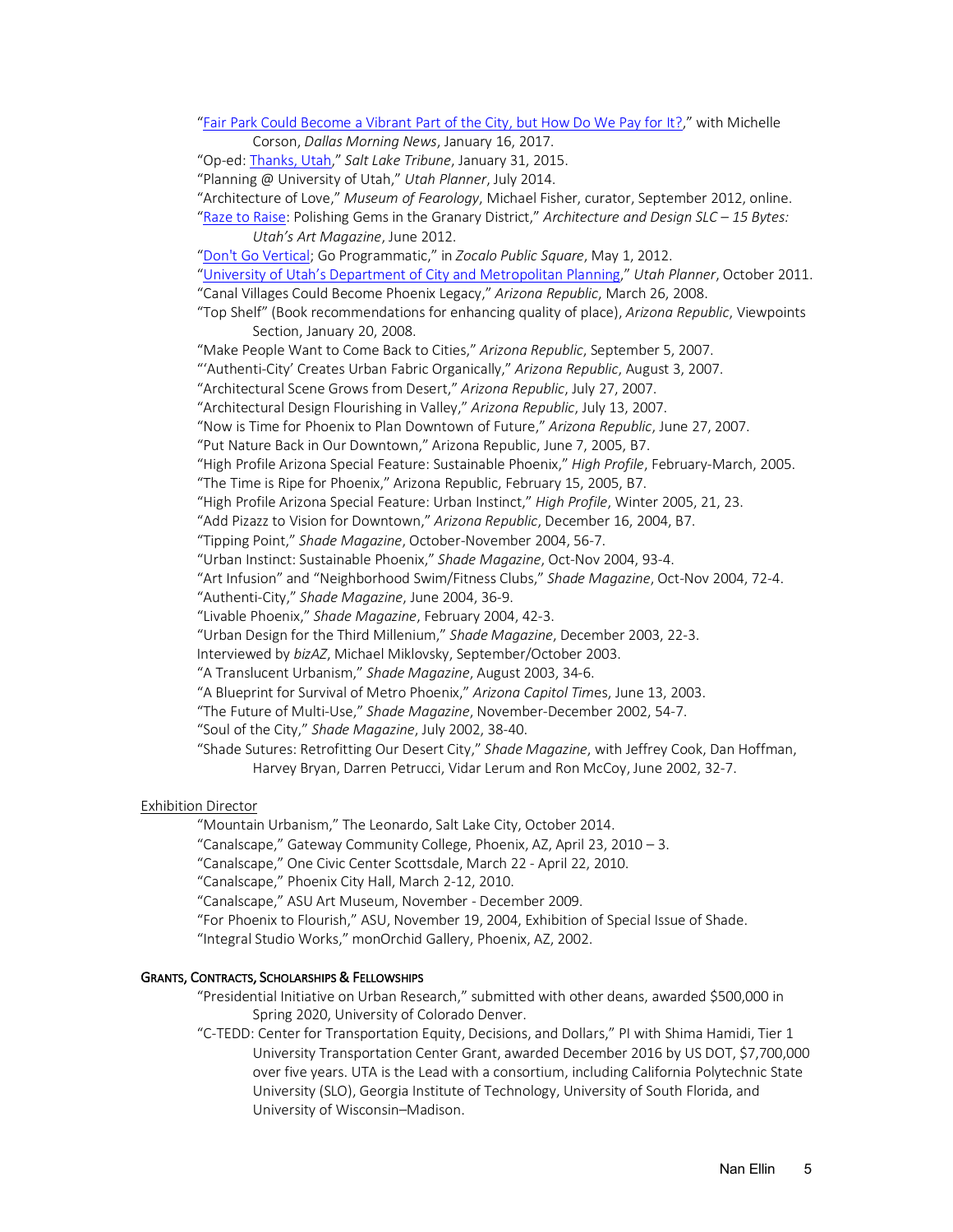"Zooming Out to Zoom In: A Telescopic Vision for Microscopically Advancing Dallas," Grant from Lyda Hill Foundation, July – November 2016, \$30,000 (Institute of Urban Studies, IUS).

"Fair Park Project," Grant from Foundation for Community Empowerment, 2015, \$15,000 (IUS). "North Texas Asset Map," Contract with North Texas Commission, \$15,000 (IUS).

- Canalscape, Implementation of Re-invent PHX proposals, 2015, \$10 million from federal TIGER funds and \$5 million from the City of Phoenix (\$15 million total) to initiate construction on Phase 1 in 2017.
- HERS (Higher Education Resource Service) Leadership Training Scholarship from University of Utah, January 2014.
- U.S. Speaker and Specialist Grant, U.S. Department of State's Bureau of International Information Programs, Vancouver and Calgary, Canada, September 2011.
- "Re-invent PHX," Team Member, engaged by City of Phoenix through a grant from the Federal Department of Housing and Urban Development to plan and design six canalscape sites.

Arizona Humanities Council Grant for Canalscape Exhibition, 2009 - 10.

- LISC and Phoenix Housing and Neighborhood Commissions Grant, "Strategies for Building Sustainable Neighborhoods in Growing Phoenix," Co-PI, 2007.
- Catalyst Grant, Herberger Center for Design Research, ASU, 2005.

Arizona Commission on the Arts Grant, "An Arts District for Downtown Phoenix," 2001 - 02.

Ohio Campus Compact and the Institute for Community Partnership for Service Learning Project Grants, 1996 - 97.

Research Grant, French Ministry of Urban Planning, 1986 - 87.

Fulbright Scholarship (France), 1985 - 86.

Bourse Chateaubriand, French Cultural Embassy, 1985 - 86.

Fribourg Fellowship, Alliance Française de New York, 1985 - 86.

The President's Fellowship, Columbia University, 1981 - 82.

### AWARDS & HONORS

Delegate, Meeting of the Minds, September 30 – October 2, 2014, Detroit: Convening 375 leaders from 15 countries to discuss urban sustainability and connecting technologies.

LDSSA (Latter Day Saints Student Association) Excellence in Education Recognition, May 22, 2014. Honors Professorship, University of Utah, 2011 - 12.

President's Award for Sustainability, "The Future of Phoenix – Crafting Sustainable Development Strategies," ASU, March 2011.

APA – Arizona Honorable Mention, Canalscape Workshop, November 2010.

Official Arizona Centennial Legacy Project Designation and Award for Canalscape, Governor's Centennial Commission, November 2009.

Green Phoenix Designation for Canalscape, Phoenix Mayor Gordon, 2009.

Contemporary Catalyst Award Nominee, Scottsdale Museum of Contemporary Art, 2009.

Valley Forward Environmental Excellence Award of Merit - Environmental education category for Making Sustainable Communities Happen, 2008.

Contemporary Catalyst Award Nominee, Scottsdale Museum of Contemporary Art, 2008. Power Player Award, from the Phoenix Business Journal to "the Valley's most influential Power

Players for their leadership, professionalism and dedication to our community," 2007. Distinguished Research Award, School of Public Affairs, ASU, 2007.

President's Medal for Social Embeddedness, New American City Exhibition, ASU, 2007.

Contemporary Catalyst Award Nominee, Scottsdale Museum of Contemporary Art, 2006.

Arizona Governor's Arts Award Nominee, Individual Category, 2006.

Outstanding Service Award, Shade Projects, Phoenix, AZ, 2004.

ASU University Service Award, 2003.

Contribution to Town Planning Award, Republics of former Yugoslavia (Slovenia, Croatia, Bosnia, and Macedonia) for Postmoderni Urbanizam (Postmodern Urbanism), 2002.

Faculty Achievement Award, University of Cincinnati, 1997.

Meritorious Performance in Research Award, University of Cincinnati, 1997.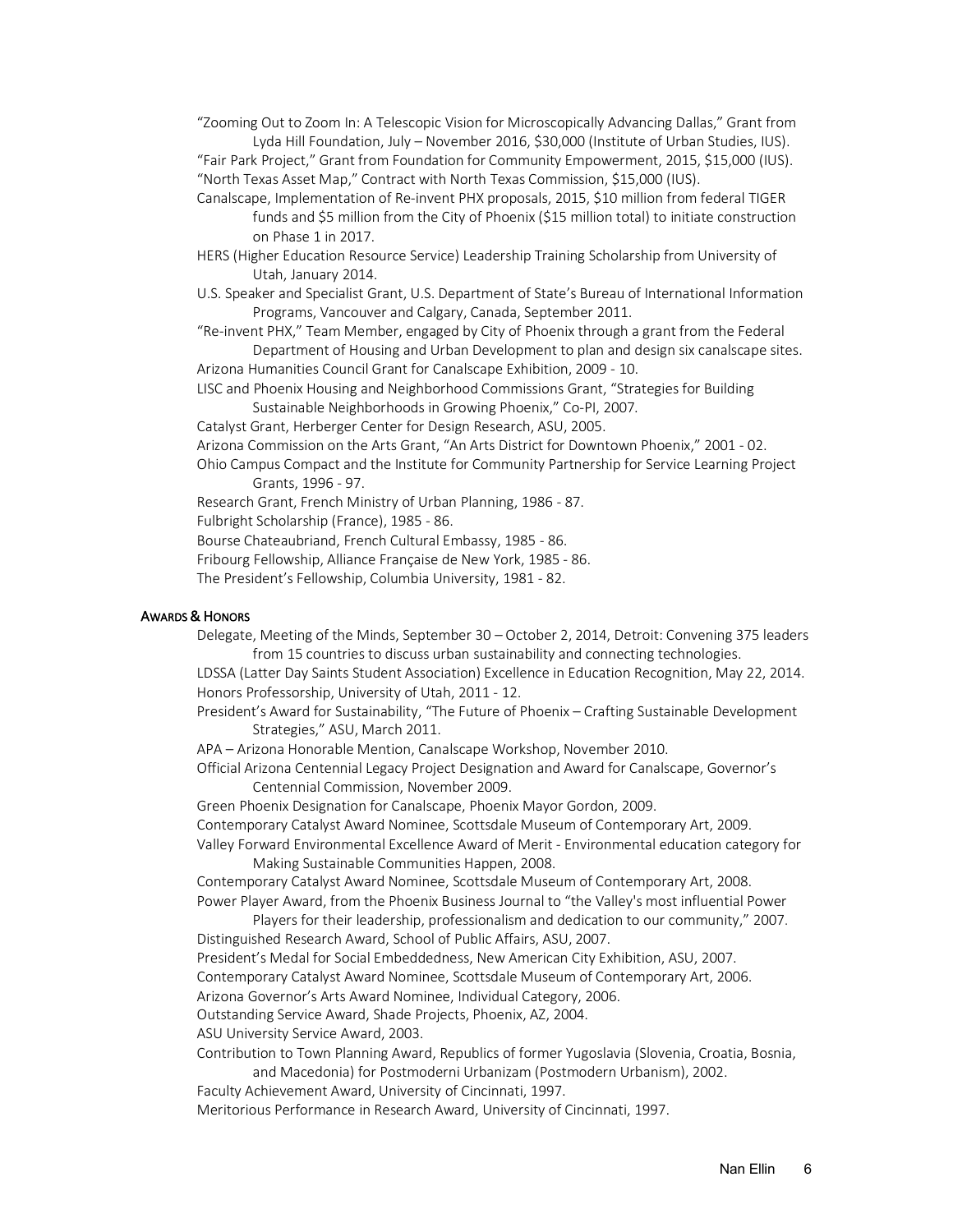### **PRESENTATIONS**

Invited Presentations: International (Selected)

Keynote Address, "Architectural Education and Academic Research," AIA's CKLDP (Christopher Kelley Leadership Development Program), May 8, 2020.

"Manifesting Good Urbanism," Reykjavik, Iceland Symposium: The Futures of Public Space and Beyond. May 14-15, 2019. A Pegasus Symposium organized by the Centre for the Future of Places at the KTH Royal Institute of Technology in Stockholm.

"Regenerative Urbanism," Universidad Iberoamericana, Mexico City, November 6, 2013.

"The Emergent Paradigm in Urban Design: Moving to the Next Level of Sustainability," Symposium theme: "New Education Paradigms in the 21<sup>st</sup> Century: Building a Sustainable World," Universidad Iberoamericana, Mexico City, November 12, 2013.

"Practicing Good Urbanism," Universidad Iberoamericana, Mexico City, November 7, 2012.

"Good Urbanism," Universidad Iberoamericana, Mexico City, November 1, 2011.

Speaking Tour in Vancouver and Calgary, Canada, September 2011, US Department of State, Bureau of International Information Programs:

"Good Urbanism," Economic Developers Alberta, in cooperation with the U.S. Consulate in Calgary, September 23, 2011.

"What is a Library? Presenting Nan Ellin," September 22, 2011.

"Good Urbanism," University of Calgary, September 22, 2011.

"Good Urbanism," Calgary City Hall, September 21, 2011.

"Good Urbanism, University of British Columbia, September 20, 2011.

"Sustainable Cities," Vancouver City Hall, September 19, 2011.

"Good Urbanism," Translink Vancouver, Canada, September 19, 2011.

"Good Urbanism,"Universidade Federal de Santa Catarina, Florianópolis, Santa Catarina, Brazil, June 14, 2011.

"Good Urbanism," Universidade Federal do Rio Grande do Sul, Porto Alegre, Rio Grande do Sul, Brazil, June 16, 2011.

"Canalscape: Practicing Integral Urbanism in Phoenix, AZ," Universidade Federal do Rio Grande do Sul, Porto Alegre, Rio Grande do Sul, Brazil, June 17, 2011.

"Good Urbanism," Universidade Federal do Rio de Janeiro, Rio de Janeiro, Brazil, June 20, 2011. "Restorative Urbanism," Universidad Iberoamericana, Mexico City, November 2010.

"Restorative Urbanism: From Sustainability to Prosperity for the 21<sup>st</sup> Century," International Symposium on Landscape Urbanism, Korean Institute of Landscape Architectures, Seoul, October 22, 2010.

"Integral Urbanism," Universidad Iberoamericana, Mexico City, October 2009.

World Social Summit, Fondazione Casa di Risparmio di Roma and the Censis Foundation, Rome, Theme: "Fearless: Discussions on How to Combat Global Anguish," September 2008.

Opening Plenary Address, Metropolis Conference for Copenhagen Biennale, June 26, 2008.

"Towards an Integral Urbanism," Conference on "Articulating Landscape Urbanism: A Landscape Approach to Urban Design and Regeneration," Wageningen University and Research Center, The Netherlands, May 11-12, 2007.

"Integral Urbanism" at the Erasmian Urbanism Conference with Lars Lerup, Hogeschool Rotterdam, The Netherlands, January 3-7, 2007.

"Fear and the Quest for Authenticity," Academy of Architecture Amsterdam, The Netherlands, April 14, 2005.

"Urban Instinct," University of Victoria (Canada) Public Lecture, March 10, 2005.

"Learning from Urbanism," International Seminar on "Museums as Congregant Spaces," University of Victoria, British Columbia, Canada, June 24, 2004.

Keynote Address, IAPS (International Association for People-Environment Studies) Conference on "Culture, Quality of Life, and Globalization: Problems and Challenges for the New Millennium," La Coruña, Spain, July 2002.

Keynote Address, "City and Culture: Urban Sustainability and Cultural Processes," Cultural Capital of Europe Conference, Stockholm, Museum of Modern Art, May 15, 1998.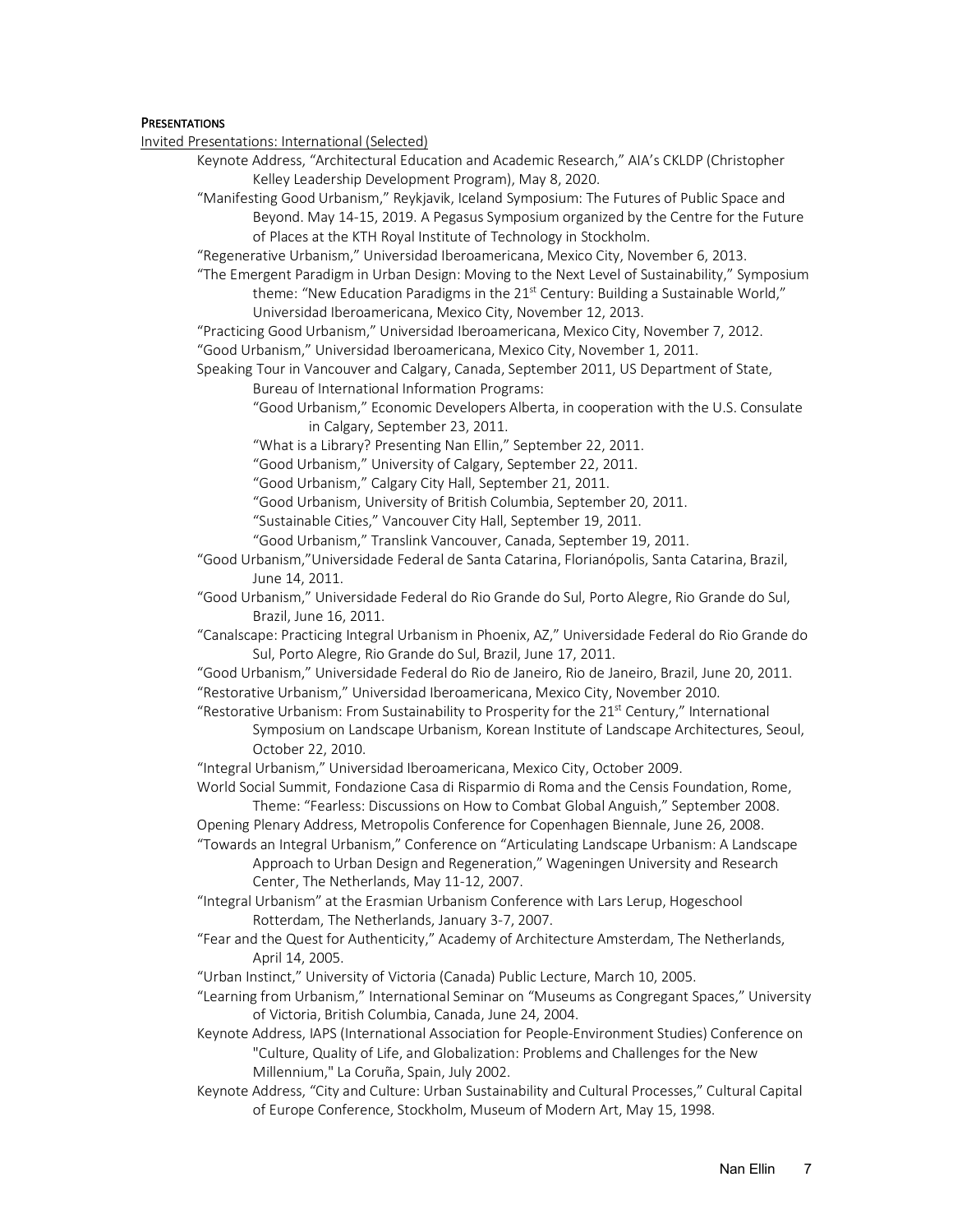"Shelter from the Storm," Invited paper in honor of Jane Jacobs, American Sociological Association Meetings, Toronto, August 10, 1997.

Invited Presentations: National (Selected)

- "The Climate of Urban Design," Urban Design Administrators' Conference at The Charles Moore Foundation (Colin Rowe Library), University of Texas Austin, February 26-27, 2020 (20 participants).
- "Social Impact through Urban Design: Life Beyond the Truman Show," Entrecon Symposium, Pensacola, Florida, Pensacola Museum of Commerce, November 15, 2018.
- "Manifesting Good Urbanism," Urban Geographies: Macro + Micro Symposium, Texas Tech University, October 8, 2016.
- "Urbanism and Civic Engagement," Princeton Mellon Initiative in Architecture, Urbanism and the Humanities, Princeton University, March 10, 2016.
- "The Art of Urbanism," Texas A&M, February 29, 2016.
- Master Speaker, "Gold is the New Green: An Emergent Paradigm," Living Future Conference, Portland, OR, May 21, 2015.

Keynote Address, "Addressing Place-Deficit Disorder," AIA Summit on Design + Health, Washington DC, April 21, 2014.

"Good Urbanism," University of New Mexico, Lecture Series, March 24, 2014.

Book tour in California with Island Press:

"Achieving Good Urbanism," SF Department of Planning and SF Department of the Environment, EcoCenter, San Francisco, February 26, 2014.

"Achieving Good Urbanism," SPUR San Francisco, February 26, 2014.

"Achieving Good Urbanism," Mountain View City Hall, February 27, 2014.

"Achieving Good Urbanism," SPUR San Jose, February 27, 2014.

- "Achieving Good Urbanism," Silicon Valley Leadership Group, February 27, 2014.
- "Good Urbanism," Annual Dresden-Columbus International Lecture, Ohio State University,

teleconferenced to the Technische Universitat – TU Dresden, October 29, 2013.

- "The Art of Urbanism," School of Design, ASU, April 5, 2013.
- "Gold is the New Green," International Association for Public Participation Conference, Plenary Session, September 23, 2013.
- "Gold is the New Green: Prospecting for Gems in Cities and Communities," School of Public Affairs, ASU, April 5, 2013.
- "Good Urbanism," URBANISM(S) Symposium, Sam Fox School of Design & Visual Arts, Washington University in St. Louis, November 10, 2012.
- "Good Urbanism," ACSP Conference, Cincinnati, November 1, 2012.
- "Good Urbanism," Retrofitting Phoenix Symposium, ASU, April 12, 2012.
- "PURLs of (Urban) Wisdom," Pecha Kucha on Activating Spaces, Phoenix, April 12, 2012.

"Good Urbanism," University of Washington, College of Architecture and Planning Lecture Series, February 27, 2012.

- "Practicing Good Urbanism," ACSP Conference, Salt Lake City, October 2011.
- "The Tao of Urbanism," Aquarium of the Pacific, Long Beach, CA, March 22, 2011.
- "Desert Urbanism: Phoenix's Canalscape Vision," PennDesign, University of Pennsylvania, February 9, 2011, part of "Year of Water."
- "Canalscape," Woodbury University, January 27, 2011, part of "Excavating Innovations: Ancient Infrastructure, Contemporary Solutions."

"Restorative Urbanism," Utah State University Lecture Series, December 3, 2010.

- "Restorative Design," AIA Western Mountain Regional Meeting, Deer Valley, October 8, 2010.
- "Desert Urbanism," University of Texas at Arlington School of Architecture, March 10, 2010.
- "Sustainable Urbanism for Phoenix: Canalscape" with Braden Kay, Greenbuild International Conference, November 11, 2009, Phoenix, AZ.

"Practicing Integral Urbanism," University of Colorado, February 5, 2009.

"Placemaking in Phoenix," Georgia State University, School of Interior Design, October 25, 2007.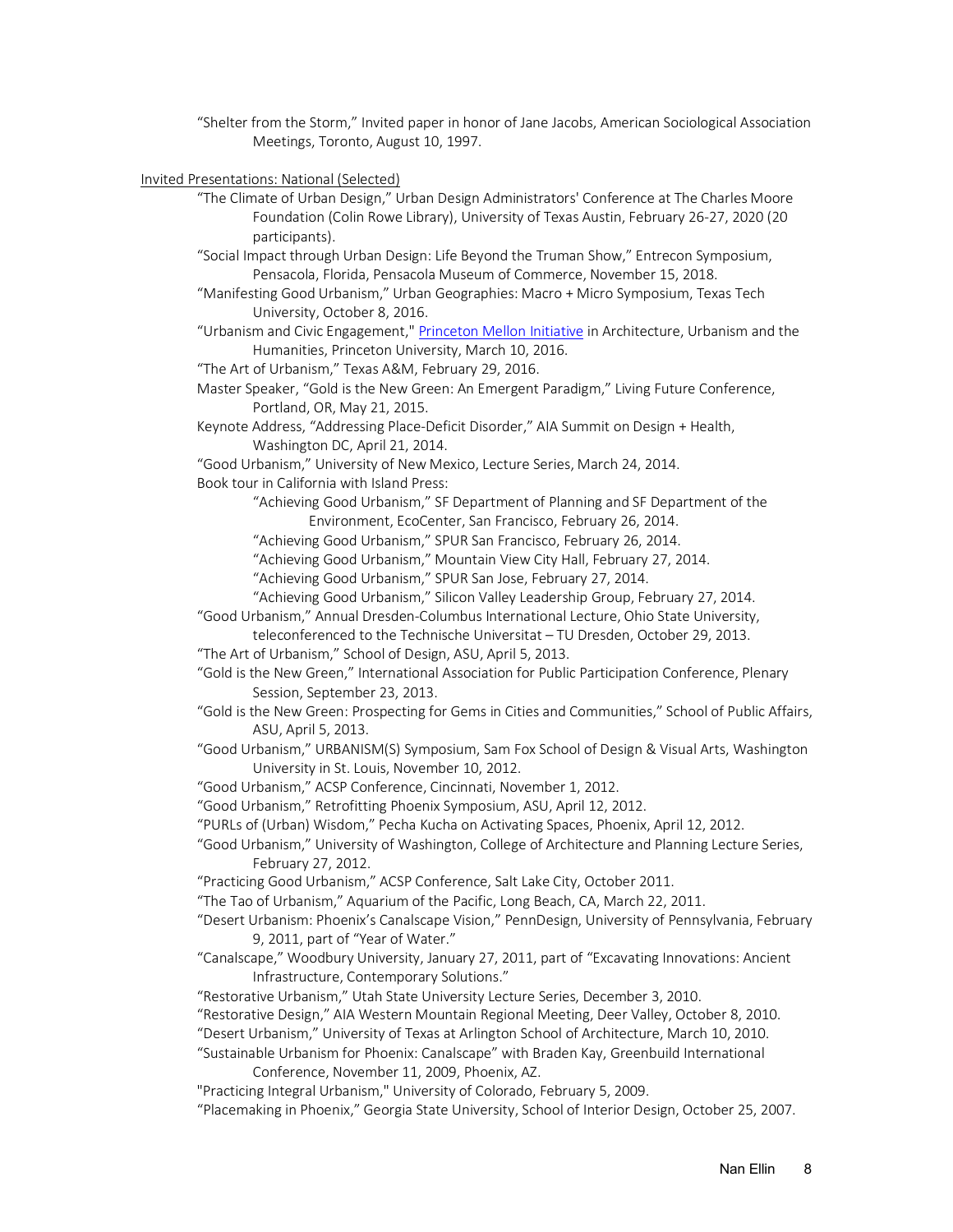"Slash City," Georgia Tech School of Architecture and Georgia State University Welch School of Art and Design, Atlanta, October 24, 2007.

Keynote Address, "Integral Urbanism," Cary Conference on Urban Resilience in Ecology and Design, Institute of Ecosystem Studies, Millbrook (NY), April 30, 2007.

"Urbanism: Postmodern and Integral," Penn State, School of Architecture, April 5, 2007. "Integral Urbanism," Graduate School of Design, Harvard University, November 28, 2006.

"Looking In, Reaching Out," University of Texas at Austin Faculty Retreat, August 20, 2004.

"ASU & Downtown Phoenix Revitalization," Institute for Urban Design, NYC, May 27, 2004.

"Slash City: Downtown Phoenix Revitalization," University of Utah, October 13, 2003.

- "Crafting a Cultural Necklace for Phoenix," Institute for Urban Design, Arts/Cultural Districts and Economic Revitalization Symposium, Century Club, NYC, October 25, 2001.
- "Urban Design for the Third Millenium," Paradox III, Arcosanti, October 20, 2001.
- "Urbanisms: New and Other," Panelist with Michael Dennis, Lars Lerup, Elizabeth Moule, Stanley Saitowitz, and John Kriken on presentations made by Rob Krier, John Ruble, and Daniel Libeskind, University of California, Berkeley, February 25, 2000.
- "The New Urbanism in Europe and the US: A Critique and Appreciation," University of Arizona, Planning Program, October 27, 2000.

"Pushing the Border," College of Architecture, University of Colorado, November 8, 1999.

- "From Disenchantment to Re-enchantment," College of Architecture and Planning, SUNY Buffalo Lecture Series, October 7, 1997.
- Keynote Address, "Architecture and the New Geographies of Power," ACSA West Regional Meeting, Washington State University, October 3, 1997.

"Defensive and Offensive Urbanisms," College of Architecture and Urban Planning, University of Michigan, April 28, 1997.

"Other Directions for Urban Design," Institute for Urban Design Fellows Program, Century Club, New York City, May 17, 1996.

#### Invited Presentations: Local (Selected)

"Re-Imagining Speer Boulevard," Presentation to Board of the Biennial of the Americas, Denver, January 2020.

"Enhancing Connections on the Auraria Campus, and Between the Campus and Surrounding Neighborhoods," Presentation to the AHEC Board, Ritz Carlton, Denver, November 2019. "The Trinity Innovation Corridor for North Dallas," Greater Dallas Planning Council, May 3, 2017.

"Placemaking and Community Building for Dallas," Executive Retreat of Dallas County Sheriff's Department, Kaufman, TX, May 13, 2016.

"The Trinity Innovation Corridor for North Dallas," Leadership North Texas, March 31, 2017.

Keynote Address, "DFW of the Future: A Smart Region," Smart Cities Symposium, UTA Research Institute, sponsored by The City of Fort Worth, the City of Arlington, and the University of Texas at Arlington, November 10, 2016.

"Village Redux: Pocket Neighborhoods," Dallas Architecture Forum, March 22, 2016.

"A Telescopic Vision for Microscopically Advancing Dallas," PhD Symposium, UTA, Nov 19, 2015.

"Zooming Out to Zoom In," Urban Summit, City of Dallas, September 18, 2015.

"What's Next for CAPPA?," Nasher Sculpture Center, Dallas, August 21, 2015.

"Good Urbanism and the Co-creation of CAPPA," Gensler Innovation Group, July 31, 2015.

"Sustainable Urban Communities," Opening remarks for faculty conversation convened by VP for Research, UTA, July 8, 2015.

"Shifting Paradigms in Architecture and Planning," Women in Architecture, Dallas, July 22, 2015. "Reflections on the UTA Strategic Plan," UTA Administrators' Retreat, April 6, 2015.

"From Empathy-Deficit Disorder to the Age of Empathy," Concluding Presentation at Interdisciplinary Symposium on Empathy, Contemplative Practice and Pedagogy, University of Utah, September 27, 2014.

"Good Urbanism for First Tier Suburbs," National League of Cities, Utah, June 26, 2014.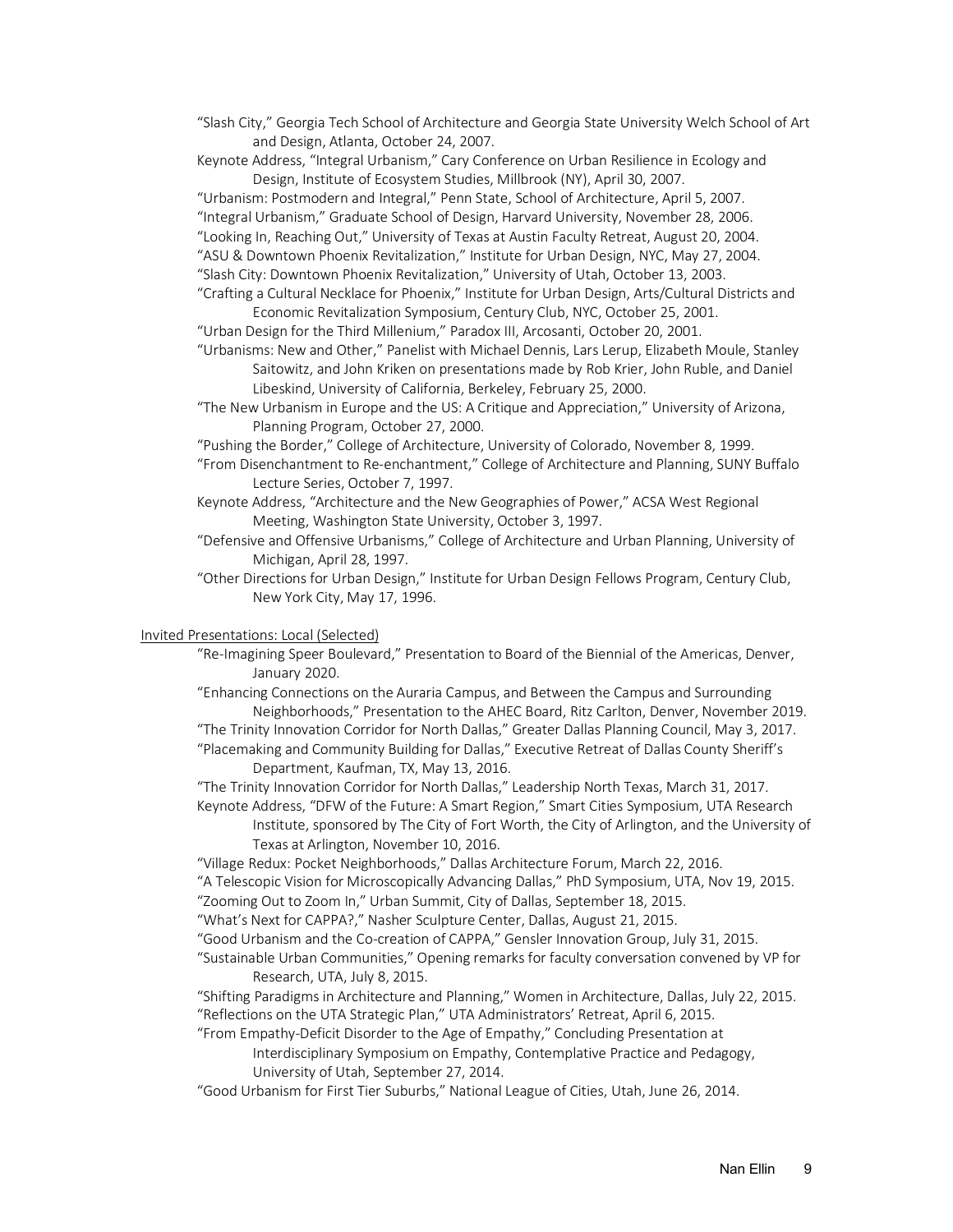- "Appreciative Inquiry in Urbanism and Higher Education," Undergraduate Studies, University of Utah, March 21, 2014.
- "Mountain Urbanism, Mountain Modernism," Mayor's Symposium @ The Leonardo, Salt Lake City, February 13, 2014.
- "The Collective Masterpiece," Impact Hub Salt Lake, November 26, 2013.

"Mountain Urbanism, Mountain Modernism," Forum for Questioning Minds, Salt Lake City Main Library, October 13, 2013.

- "Gold is the New Green," Utah Valley University, September 26, 2013.
- "Gold is the New Green," Bennion Leadership Scholars, September 4, 2013.

"Completing the Circle: The U & Surrounding Neighborhoods," Mayor's Symposium, Feb 14, 2013. "Cultural Core for SLC," Utah Cultural Alliance, September 12, 2012.

- "Good Urbanism," 10 11 12 Lecture Series @ the Leonardo, Salt Lake City, August 30, 2012.
- "Good Urbanism," ULI Salt Lake City, Oct. 20, 2011.
- "Leveraging Infrastructure: Canalscape," Pecha Kucha Salt Lake City, Young Architects Forum, December 17, 2011.
- Keynote Address, Envision Utah's Governor's Awards, October 5, 2010.
- "Implementing the Vision: Canalscape," Pecha Kucha Phoenix, April 29, 2010.
- "Adopt-a-Canalscape," Valley Forward, April 16, 2010.
- "Canalscape and Desert TULIP," Maricopa County's Green Government Council, February 26, 2010.
- "The Tao of Canalscape," ASU Art Museum, December 1, 2009.
- "ASU's Canalscape Contributing to a 'Green Phoenix'," ASU Office of the President podcast with Braden Kay (PhD student), April 3, 2009, http://president.asu.edu/node/667
- "Canal Design Competition," American Institute of Architects, March 6, 2009.
- "Canalscape for Metro Phoenix," Valley Leadership, February 21, 2009.
- "A Sustainable Desert Urbanism for Metro Phoenix," Canalscape Symposium, February 6, 2009.
- "Practicing Integral Urbanism," State League Directors Winter Meeting, January 24, 2009.
- "Urban Revitalization in the Phoenix Region," Scottsdale Museum of Contemporary Art and Scottsdale Cultural Council, December 4, 2008.
- "MetrOasis: Envisioning Greater Phoenix," Scottsdale Museum of Contemporary Art, October 2008.
- "Implementing Canal Villages in Metro Phoenix," for Editorial Board and Community Leaders at the Arizona Republic, July 9, 2008.
- "Making Sustainable Communities Happen," Phoenix Village Planning Commissions, April 4, 2008.

# MEDIA COVERAGE

# Reviews of Scholarship

- Good Urbanism: 7 Feature Articles and Book Reviews including: Traci Sooter in The Nature of Cities, August 15, 2016, https://www.thenatureofcities.com/page/11/?cat=0
- Integral Urbanism: 6 Book Reviews and one Master Thesis at California State University by Jason Trew, "Ellin's Integral Urbanism and Wilbur's Integral Theory," 2011.
- Postmodern Urbanism: 9 Feature Articles and Book Reviews.

Architecture of Fear: 20 Feature Articles and Book Reviews.

Feature Articles about Canalscape (See more at http://canalscape.org/press/)

- "It's Time Canals Poured Some Beauty Back Into Our Cites," Editorial, Arizona Republic, May 19, 2015.
- "West Valley Cities Want to Use Canals as Amenities," David Madrid, Arizona Republic, April 7, 2014.
- "A Fresh Vision of Valley's Canals," Dustin Gardiner, Arizona Republic, April 6, 2014.
- "Advocates: Develop Areas Around Arizona's Canals," Dustin Gardiner, Arizona Republic, April 6, 2014.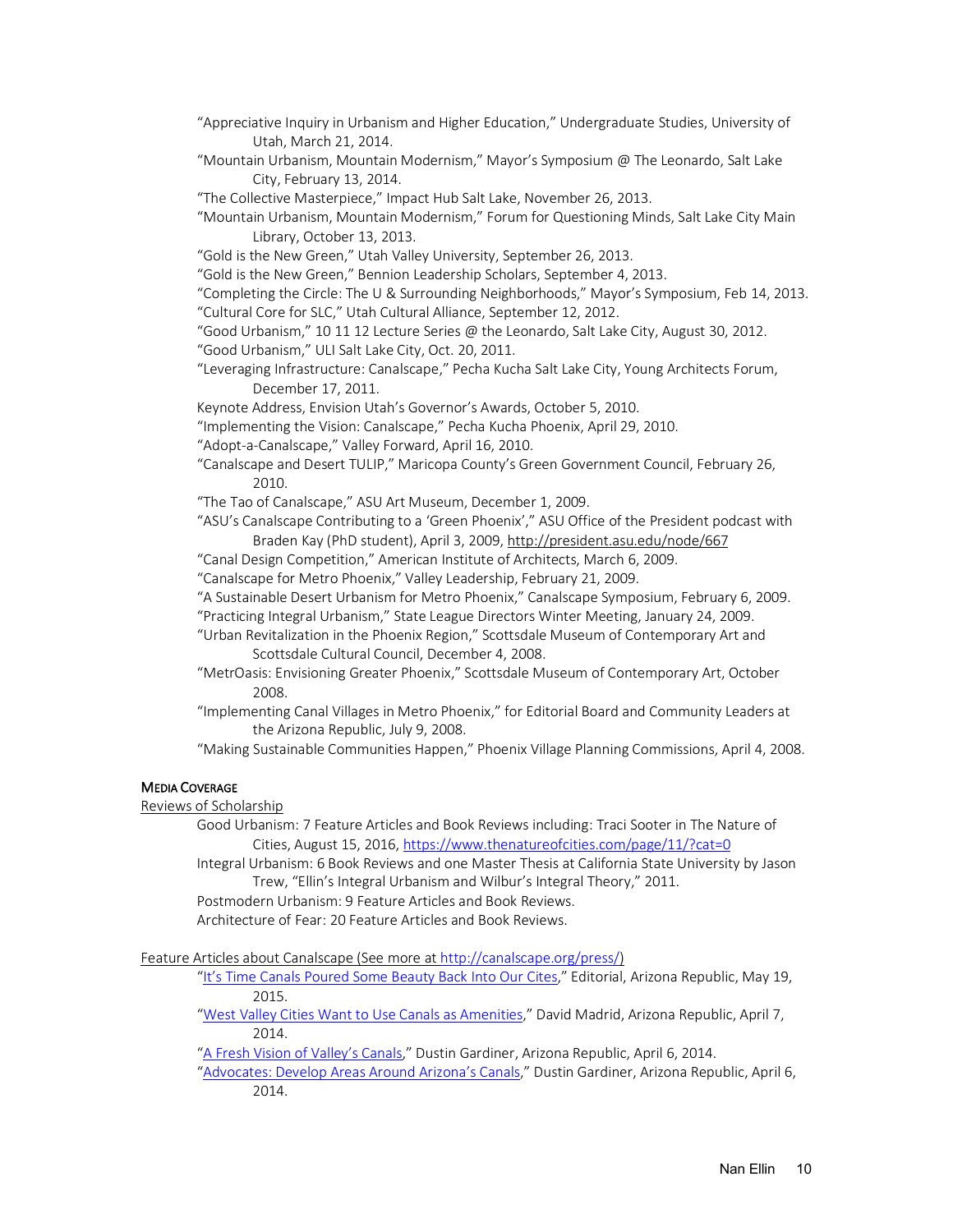"Phoenix Hopes to Make Canals Pedestrian Friendly," Dustin Gardiner, Arizona Republic, April 5, 2014.

"Canals: Why Would a Desert City Turns Its Back on Them?," Doug MacEachern, Arizona Republic, March 29, 2014.

"Canals' Value? The Hohokam Knew It Well," Jerry Howard, Arizona Republic, March 29, 2014.

"Canals: Where We Gathered for Mischief, Adventure," Valley Residents, Arizona Republic, March 29, 2014.

Video, Arizona Republic, March 28, 2014.

"Canalscape: A Sustainable Urban Desert for Metro Phoenix," Diane Brossart, Guest post for Vanishing Phoenix, June 2011.

"Canalscape Exhibit on Campus," Gateway on the Move, Gateway Community College, 2010. "Canals," Thanksgiving Day Editorial, Arizona Republic, November 26, 2009.

"Project Proposes New use for Canal System," Laura Palmisano, State Press, November 17, 2009. "Canalscape Stirs World's Interest," Editorial, Arizona Republic, November 8, 2009.

"Changing the Channels: Exhibit Envisions Phoenix as the Next Venice or Frisco," Robert L. Pela, Phoenix New Times, November 5, 2009.

"Connecting a City - Or the Grand Canals of Phoenix," Green Source, US Green Building Council, for Greenbuild International Conference, November 2009.

"Canalscape Opens Tomorrow at ASU," Phoenix New Times, November 2009.

"Canal Vision: An ASU Professor's Plan to Create Scenic Villages around our Unsightly Canals Could Make Phoenix the Venice of the West," Jana Bommersbach, Phoenix Magazine, October 2009, 26-9.

"Dreamers Look Anew at Valley Waterways," Full-page editorial, Arizona Republic, September 7, 2009.

"Rethinking our Canals," Downtown Phoenix Journal, September 2009,

"Untapped: For a visionary group of land-use experts and historians, it's time residents stopped turning their backs on the Valley's canals," Doug MacEachearn, Arizona Republic, July 12, 2009.

"'Greenest City' Idea for Phoenix Bold but Doable," Editorial, Arizona Republic, March 15, 2009.

- "Mayor's Grand, Green Idea for Phoenix Worth Trying," Editorial, Arizona Republic, March 13, 2009.
- "Greenest City in U.S.?: Gordon to Unveil Lofty 17-Point Plan for Phoenix," Scott Wong, Front page of Arizona Republic, March 11, 2009.
- "Canalscape Symposium explores unique canal project," Corey Schubert, ASU Insight and Website, February 2009.

Articles about Other Scholarly and Creative Work, and Cited (Selected)

"American Public Space, Rebooted: What Might It Feel Like?," Ted Anthony (AP), New York Times, Washington Post, Seattle Times, and others; May 4, 2020.

Article: https://apnews.com/9e95a95257224f870c8f380b1710d16c

- "\$12 million pledge to Denver university is largest endowment ever," Jonathan Rose, Denver Business Journal, April 17, 2018.
- "Thought Leader: CU Denver's Nan Ellin sees Prosperity as the Goal," Jonathan Rose, Denver Business Journal, April 18, 2018.

Article: https://www.bizjournals.com/denver/news/2018/04/18/thought-leader-cudenvers-nan-ellin-sees.html

Video: https://www.bizjournals.com/denver/video/6082087457001

"UTA Receives \$7.7 Million to Study Transportation Equity," Peter Simek, D Magazine Frontburner, December 8, 2016, online.

"How to Build a Megacity: Nan Ellin is Planning the Future of North Texas," Peter Simek, D Magazine, October 2016, pp. 156-61.

Interview, Columns Magazine: Winter 2016.

"Shaping the Cities of the Future," UTA Alumni Magazine, Winter 2015-6.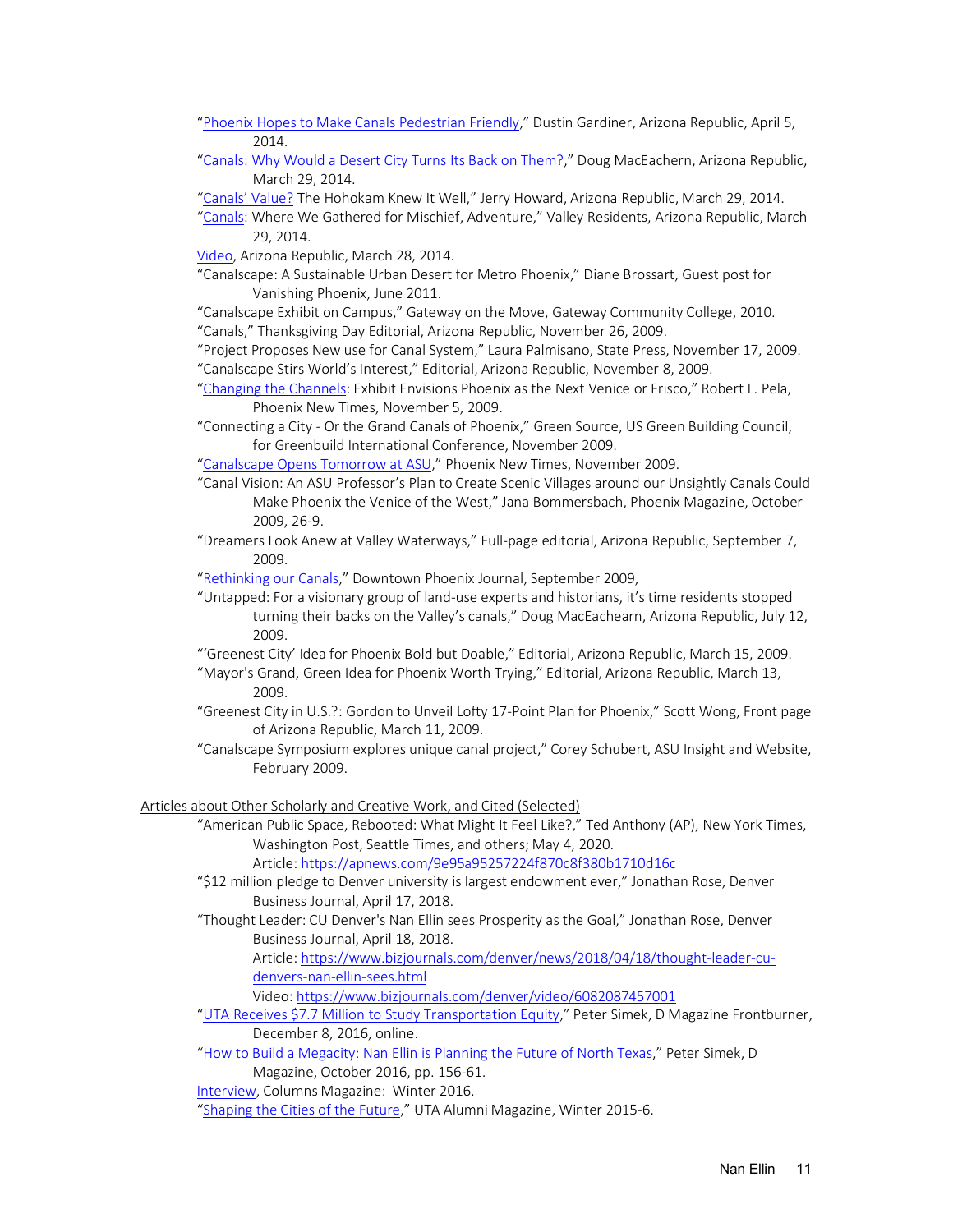- Named one of top 5 integral urbanists in "My Top 5 Pick: Integral Urbanists," R. Michael Fisher, Center for Spiritual Inquiry and Integral Education, Sept. 6, 2014.
- "Mayor's Symposium: Recap," March 5, 2014.
- "My View: Mountain Urbanism, Mountain Modernism," Joe Andrade, Deseret News, February 23, 2014.
- "4th Annual Mayor's Symposium Gets Big Draw by U's Dept. of City and Metro Planning," Bob Nelson, KUER, February 14, 2014.
- "Community Encounters Class Fosters Strong Relationship between ASU and Downtown," Alejandra Armstrong, Downtown Devil, December 5, 2013.
- "Al Rescato de Ser Humana," Obras (Mexican journal for architects, planners, and landscape architects), May 2013.
- "Planning Innovation: Towards a More Complex and Integrated Appreciation," Laura Tate, Planning Theory, 2013 (one of three scholars profiled).
- "Urbanismo Restaurativo," Wikipedia.
- "A Vacant Lot Offers Refugees a Taste of Home," New York Times, November 27, 2012. (Colin Tetreault, a student in my Vacant Lots workshop is the lead on this project, an outgrowth from the workshop.)
- "Phoenix Aims to Turn *Empty Lots* into Public Service Hubs," Eugene Scott, Arizona Republic, November 21, 2012 (same project as above).
- Review of Imperfect Health, Norman Weinstein, May 4, 2012: "This book at its best is illustrated by urban planner Nan Ellin's contribution, 'Your City Yourself'…"
- "Now Open: 9 Line Trail Linking Salt Lake City West to East," Red Thread, University of Utah, November 7, 2011.
- "City Planning Expert Visits Vancouver," Consulate of the US, September 19-20, 2011.
- "U Students 'Drive' Rail to Trail Project, Linking West and East SLC," Red Thread, June 27, 2011.
- "Ellin Leaving ASU for Utah," Business Journal (Phoenix, Dallas, Milwaukee, and Boston), by Jan Buchholz, June 11, 2010.
- "Nan Ellin: Place Healer," Deborah Sussman Susser, Jewish News of Greater Phoenix, January 29, 2010.
- "ASU Students Design Temp Use Project for Vacant Land in Downtown Phoenix," Si Robins, Downtown Phoenix Journal, November 27, 2009.
- "Fearless Summit in Rome," CLAS News, September 22, 2008.
- "Habitats: The Borders Between US," dance performance choreographed by Mary Fitzgerald based on Integral Urbanism, with video artist, Arina Melkorvenova and four dancers. Phoenix Art Museum Courtyard and Tempe Arts Center, 2008.
- "Nan Ellin: A Phoenix Visionary," Effie Bouras, Java, May 2007, 26-8.
- "Urbanism," Robert Sentinery, Java, May 2007, 7.
- "Eye Slashes," David Tyda, Desert Living Design Issue, March 2007, 24.
- "Bang?," Bernard Hulsman, Full front-page article of Weekend Arts & Leisure Section, NRC (The Netherlands' principal newspaper), May 1, 2005.
- "Oprah Stedenbouw," Joost van en Hoek, ArchiNed, April 19, 2005 (review of lecture at Academy of Architecture, Amsterdam).
- "Design van de Angst," Home Living (The Netherlands), November 2005, 12-3.
- "It's Not Easy Being Green," Jewish News of Greater Phoenix, January 21, 2005 v.57 no.21.
- "On the Future of Downtown: ASU's CAED Shares Vision and Ideas," High Profile, Winter 2004-5, 21.
- "Tuesday Notebook," Jon Talton, Arizona Republic (about Shade Issue), November 16, 2004. "ASU Prof Trying to Help Phoenix Find Urban Identity," E. Sagon, Arizona Republic, June 1, 2004. "Urban Expert Says Phoenix Heading for Boom or Bust," Randy Bailey, ASU Insight, June 13, 2003.
- "Bold Ideas for Desert Metropolis," Tom Zoellner, Arizona Republic, February 23, 2003 (about work with students on downtown revitalization).
- "Discussing Urban Design," Jake Gundersen, Daily Utah Chronicle, October 14, 2003.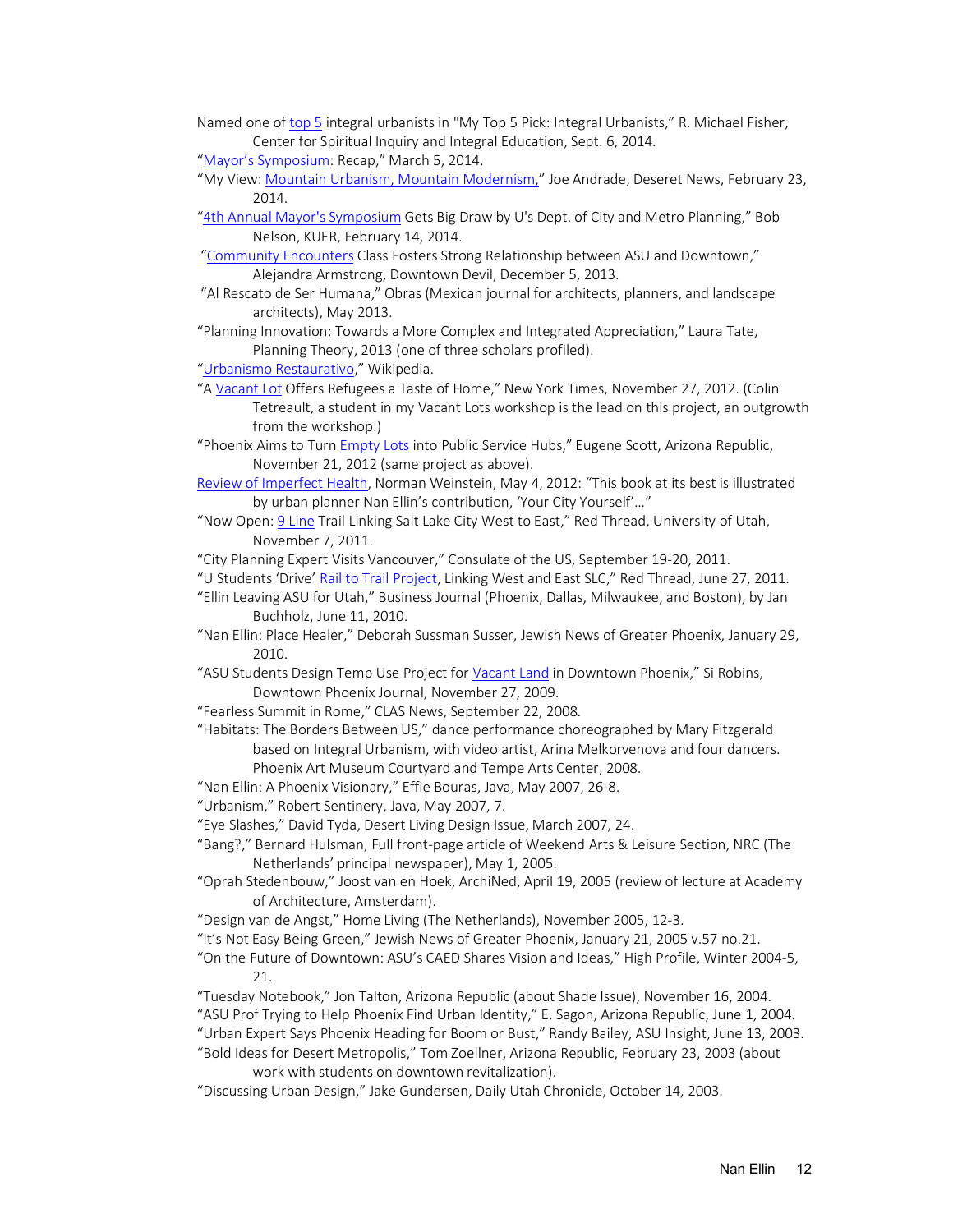"Opportunities Abound for Urban Intellectual," Editorial in Arizona Republic (about 6.25.03 presentation), June 28, 2003.

"Si la ciudad fuese perfecta, no seria humana y aburriria" ("If the City Were Perfect, it Wouldn't be Human and We Would be Bored"), interview in La Voz de A Coruña, July 25, 2002.

Consultant (Selected)

Strategic Planning, Dallas Architecture Forum, April-July 2016.

Team member, "Reinvent PHX," led by Duany Plater-Zyberk, October 2012 – 14.

Team member, "City as Living Laboratory: Phoenix Framework," with Mary Miss, Marda Kirn, and Michael Wilson Kelly, Finalist for Phoenix Public Art Program, Bioscience Campus Project, 2009 - 10.

Scottsdale Cultural Council, Plans for Growth, 2010.

Canalscape Competition and Exhibition, American Institute of Architects, 2009.

Scottsdale Cultural Council, Plans for Growth, 2008.

Flip-a-Strip Competition and Exhibition, on revitalizing strip malls throughout the Phoenix region, Scottsdale Museum of Contemporary Art, 2007 - 08.

Department of Planning, City of Phoenix, Downtown Urban Form Project, August 2006-8, Executive Summary, Co-Author, "Connected Oasis: Downtown Urban Form Project."

Arizona Accomplishments in Affordable Housing Exhibition, Bentley Projects and Stardust Center for Affordable Homes and the Family, 2006.

New American City Exhibition, ASU Art Museum, 2005 - 06.

### Television (Selected)

Interviewed On KSL 5 News Today about Place Deficit Disorder, Utah, February 15, 2012.

On the Issues, Interviewed by Phoenix City Councilman Greg Stanton about *Phoenix: 21st Century* City aired November 27-Dec. 10, 2006.

Horizon, KAET, Channel 8, Interviewed by Michael Grant about *Phoenix: 21st Century City*, November 7, 2006.

- Horizon, KAET, Channel 8, Interviewed by Michael Grant about Richard Florida's *The Rise of the Creative Class* with Grady Gammage, Jr., October 23, 2003.
- "My Private Ontario," Studio 2, TVO, Ontario, Canada, live one-hour panel discussion on the privatization of space, November 6, 1997.

"Design Against Crime in Los Angeles," Interviewed, ABC World News Tonight, April 1994. "Whitney Museum's Suburbia Exhibit" by Todd Williams and Billie Tsien, Interviewed, CNN Newswatch, May 1989.

### Radio Interviews (Selected)

Interviewed by Kylan Rice about tactical and good urbanism, BYU Radio, aired August 12, 2013, 20 minutes.

Interviewed by Charlene Spretnak about *Good Urbanism*, PRN.FM, 40-minutes (live), February 28, 2013.

Interviewed by Jennifer Napier-Pearce about *Good Urbanism*, KCPW, 40-minutes, December 18, 2012 (live).

Interviewed with Mike Lynch about SLC Workshop project, KRCL, aired December 15–27, 2012. Interviewed for 3-part series about Phoenix, National Public Radio, aired February 2006.

Interviewed by Jane Lefaivre, Austrian Broadcasting Corporation, "Panic Room," Vienna, April 8, 2002.

Interviewed for "Culture of Fear" with other authors from *Architecture of Fear* (Blakely and Turnbull), Australian Broadcasting Corporation, Arts Today, 25 minutes, August 30, 1999.

Interviewed by British Broadcasting Corporation, "Architecture of Exclusion," The Afternoon Shift with Maxwell Hutchinson and Jeremy Melvin, 30 minutes (live), March 25, 1998.

Interviewed by British Broadcasting Corporation, "Jenck's Jumping Universe," March 27, 1997.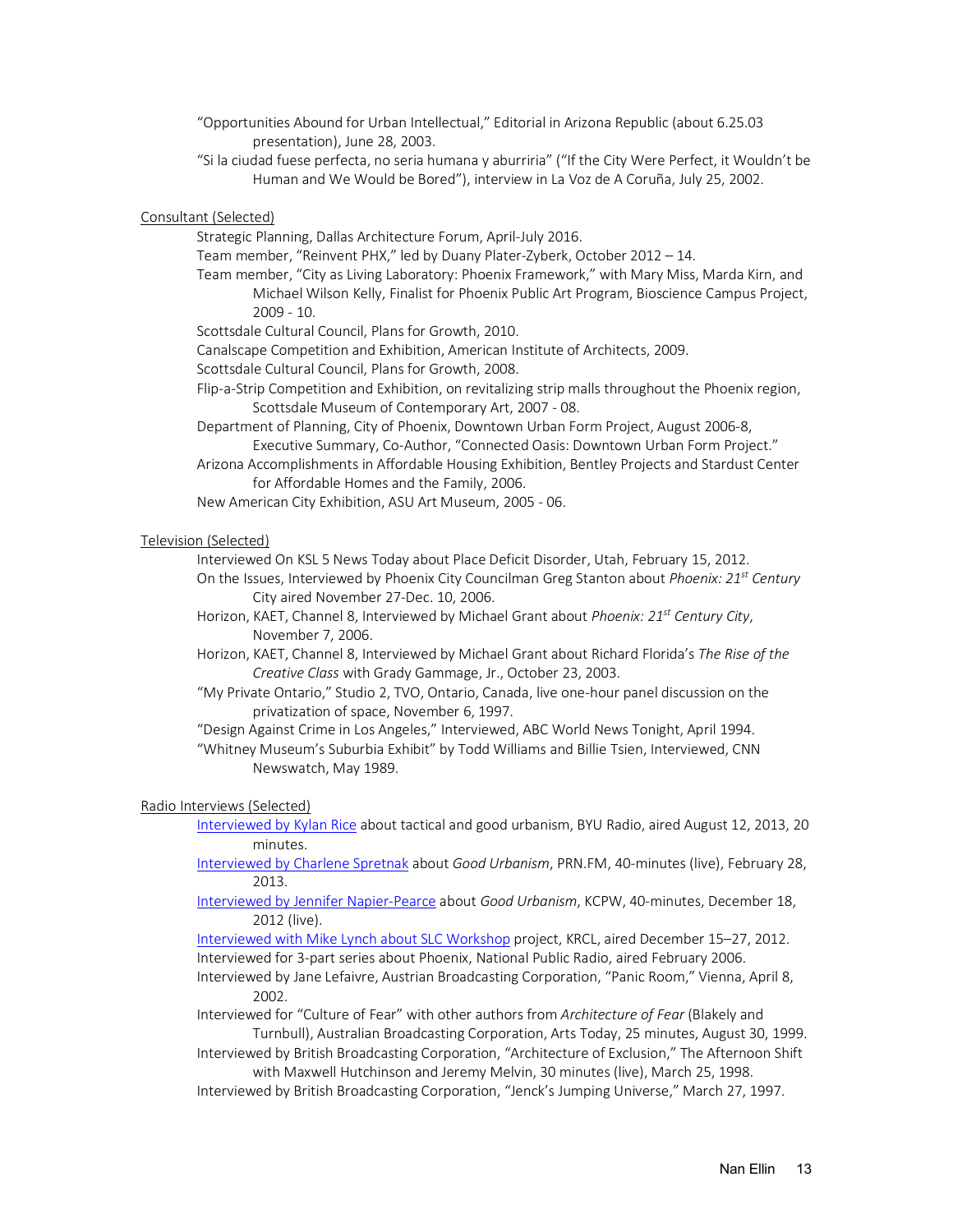Interviewed by Australian Broadcasting Corporation, "Architecture of Fear," Comfort Zone, 30 minutes, April 26, 1997,

# **Teaching**

# Courses

Thirty-four different courses on urban and suburban revitalization, sustainable urbanism, modern and postmodern urbanism, placemaking, community-building, university-community partnerships, social equity, and urban design history and theory. (Syllabi available upon request.)

### Invited Teaching

- "Shifting the Urban Design Paradigm,"  $5<sup>th</sup>$  Diplomado en Diseño de Ciudades y Comunidades Sustentables, Universidad Iberoamericana, Mexico City, November 2013.
- "Six Steps to Shift the Paradigm," 4<sup>th</sup> Diplomado en Diseño de Ciudades y Comunidades Sustentables, Universidad Iberoamericana, Mexico City, November 2012.
- "Practicing the Path towards Prosperity," 3rd Diplomado en Diseño de Ciudades y Comunidades Sustentables, Universidad Iberoamericana, Mexico City, November 2011.
- "Practicing VIDA," 2<sup>nd</sup> Diplomado en Diseño de Ciudades y Comunidades Sustentables. Universidad Iberoamericana, Mexico City, November 2010.
- "Practicing Integral Urbanism,"  $1<sup>st</sup>$  Diplomado en Diseño de Ciudades y Comunidades Sustentables, Universidad Iberoamericana, Mexico City, October 2009.
- "Designing the City: Tools for the Non-Designer" with Carol Johnson and Emily Talen, Planning + Design Academy at PURL, ASU, for 45 professionals from the Phoenix metropolitan region (planners, engineers, real estate developers), May 15, 2008.

"Applying Integral Urbanism to Revitalizing the Rotterdam Port District," Hogeschool Rotterdam, The Netherlands, for 25 professionals (developers, architects, planners, landscape architects, and educators), January 2007.

- "Integral Urbanism: Towards the Revitalization of Downtown Victoria," University of Victoria, Canada, March 11, 2005. Workshop for 18 including the Mayor of Victoria, City Council members, Planning Director, Downtown Manager, Fire Chief, and Historic Preservation Officer.
- "Urban Design in Phoenix," Central High School, January 7-21, 2005, Integrating Art Across the Curriculum Grant, US Department of Education.

### **SERVICE**

Boards and Committees Serving the Public Interest

Public Realm Council, Downtown Denver Partnership, 2020—.

Larimer Square Advisory Committee (LSAC), 2017-8.

Denver Metro Chamber Infrastructure Committee, August 2017—.

Urban Design Advisory Group, City of Dallas, 2016 –7.

- Sunbelt Steering Committee, The Rice Kinder Institute, William Fulton (Director), 2016 –7.
- Greater Dallas Planning Council Board, 2015 7.

Community Design Team Steering Committee, AIA Dallas, 2015 –7.

Dallas Innovates Editorial Advisory Panel (D Magazine Partners and the Dallas Regional Chamber),  $2015 - 7$ .

- Architecture Advisory Council, Tarrant Community College, 2015 –7.
- Dallas Architecture Forum Advisory Board, 2015 –7.
- AIA Dallas Advisory Board, 2015 –7.

AIA Fort Worth Advisory Board, 2015 –7.

Salt Lake Civil Network, Mentors Council (Board), 2014 - 15.

International Cittaslow Advisory Board, based in Rome, Board Member, 2013 –.

Cultural Core Commission, Chair, Appointed by the Mayors of Salt Lake City and Salt Lake County,

- Salt Lake City, November 2011 14.
- AIA Utah Urban Design Committee, 2011 -14.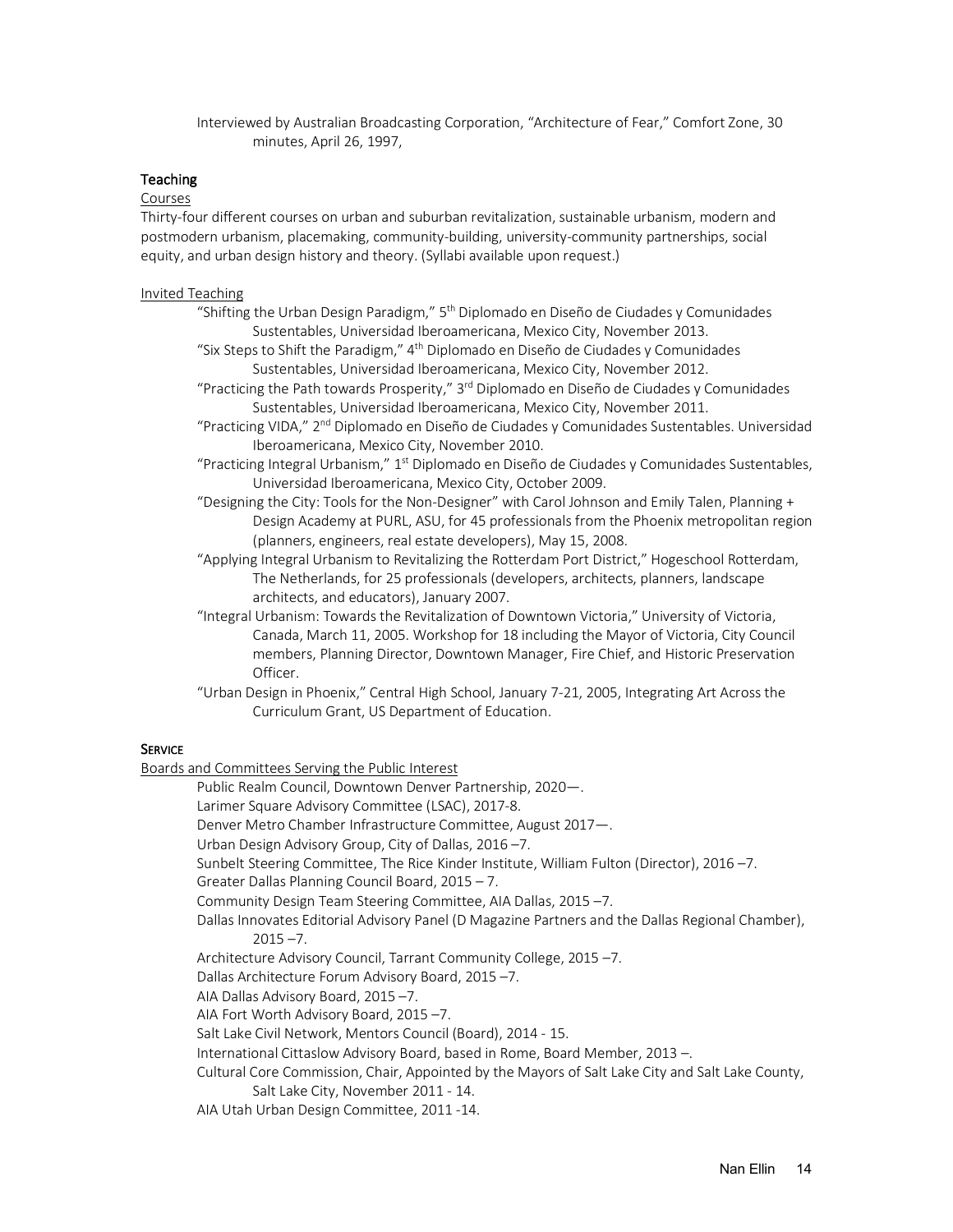- Community Arts Advisory Council (CAAG) member, Salt Lake City. The CAAG served as an advisory group to the New Performing Arts Center design team, 2012 - 13.
- Granary District Coordinating Committee, City of Salt Lake, 2011 12.

Board of Directors, Utah Center for Architecture, 2011- 14.

Stakeholders Advisory Committee for Salt Lake City and County: "Activating the Cultural Core,"

Invited by Mayors Becker and Coroon, 2011.

Imagination Conversation Utah, Lincoln Center, 2011 - 12.

Westside Coordinating Committee, City of Salt Lake, January 2011 – November 2011.

AZ - APA (Arizona American Planning Association) Board, September 2009 – 10.

Community Advisory Committee, Flip-a-Strip Exhibition and Competition, Scottsdale Museum of Contemporary Art, 2007.

Building Regional Distinction Work Group, Maricopa Partnership for Arts & Culture, 2004 - 9.

Phoenix Community Alliance, Board of Directors, 2002 -10.

Arizona Partnership for Innovation, December 2006 - 07.

- Public Art Focus Group, Strategic planning process to develop a cultural plan for the City of Phoenix, Phoenix Office of Arts and Culture and the Phoenix Arts and Culture Commission, 2005.
- Neighborhood Revitalization and Housing Subcommittee, 2006 Phoenix Bond Committee, August September 2005.

Metropolitan Arts Institute, Board of Directors, Phoenix, December 2004 - 07.

### Professional

- Panelist, "Raising the Bar for Design in Denver," Urban Land Institute at Denver Art Museum, April 25, 2018.
- Panelist, "Citizen Jane: Battle for the City," Better Block and Coalition for a New Dallas, May 7, 2017, Texas Theatre.

Moderator, "Sustainable Cities of the Future" with panelists Pliny Fisk III and Jorge Vanegas, Earth Day Texas at Fair Park, April 22, 2017.

Panelist, "Art and Architecture" moderated by John Sughrue at the Dallas Art Fair, April 8, 2017. Spark Panelist, Callison RTKL, June 13, 2016.

Jury Member, Crowdus Competition, Dallas, March 2016.

Jury Chair, GDPC, 2015 Urban Design Awards, Dec 8, 2015.

Jury Member, Topping Out, October 2015.

Moderator, 2015 AIA Built Design Awards, October 7, 2015.

Judge, Utah Real Estate Challenge, Ivory-Boyer Real Estate Center, University of Utah, April 2011.

Selection Panel, American Institute of Architects Phoenix Metro Chapter, Canal Design Competition, August 8, 2009.

Judge, Valley Forward's Environmental Excellence Awards, Greater Phoenix, July 31, 2007.

Nominating Committee, National Design Awards, Cooper-Hewitt National Design Museum, New York City, Fall 2006.

- Public Art Selection Panel, Phoenix Office of Arts and Culture, Isaac Streetscape and Neighborhood Learning Center, September 12, 2006.
- Public Art Selection Panel, Phoenix Office of Arts and Culture, 35<sup>th</sup> Avenue and McDowell Streetscape, July 17, 2006.

Urban Design Selection Panel, City of Phoenix, Downtown Urban Form Project, May 2006.

Public Art Selection Panel, Phoenix Office of Arts and Culture, 7th Avenue, January 13, 2005. Judge, Valley Forward's Environmental Excellence Awards, Greater Phoenix, July 31, 2007.

Comprehensive Development Plan Selection Committee, Architecture & Planning Firm for ASU Campuses, 2004.

NEA Design Panelist for Creativity, Services to Artists & Art Organizations and Mayors' Institute, Washington D.C., June 17, 2003.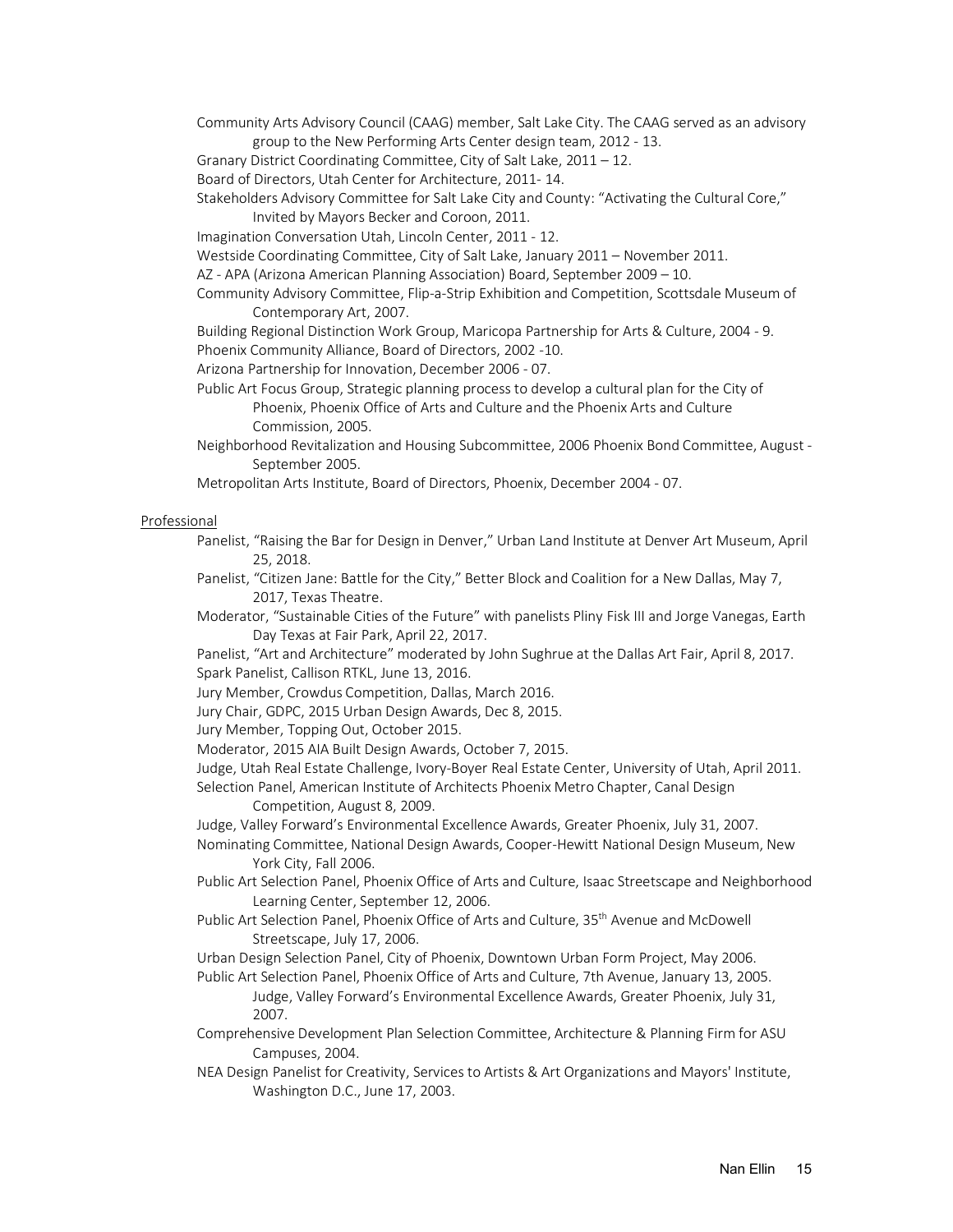Peer Reviewer, Federal Department of Housing and Urban Development, COPC Grants, Washington DC, July 5-11, 2001.

Architecture Selection Panel, AIA Arizona, "Another Strip Mall," March 8, 2001. National Association of Homebuilders' Competition for Seniors Housing, November 3-4, 2000. Scottsdale Unified School District Selection Committee for Architectural Services, Fall 1999.

### Editorial Boards

*Journal of Architecture and Urbanism*, Routledge, 2012 –. *Journal of Urbanism*, 2009 –. *Encyclopedia of Urban Studies*. Editor, Ray Hutchison. UK: Sage. 3 volumes, 650 entries. *Multi: The Journal of Responsible Architecture and Design*, 2007 - 11.

### **University**

University of Colorado Denver

Compiled COVID-related research for CU Denver, Spring 2020. Deans' Council, July 2017—. Chancellor's Advisory Committee on Budget, 2017-20. Real Estate Development Committee, August 2017-8.

#### University of Texas at Arlington

Search Committee for Associate VP and Senior Director of Gift Planning, Office of Development and Alumni Relations, with consultants Isaacson Miller, Fall 2015.

Deans' Council, 2015-17.

#### University of Utah

Leadership Fellow with Senior Vice President for Academic Affairs: Engaged university stakeholders and authored strategic planning documents for University of Utah, 2014: 7 Core Values and University Strategy.

Graduate Council Member, 2011-14.

Graduate School Dean Search Committee, 2012 - 2013.

Campus Gardens Steering Committee, 2013 - 14.

Campus Transportation and Parking Committee, 2013 - 14.

Campus as Living Lab Committee, 2013 - 14.

Community Engagement Task Force, 2010 - 14.

University Strategic Plan Steering Committee, 2011 - 12.

RPT Standards & Appeals Committee, 2011 - 12.

### ASU

Advisory Board, Whole Local and Slow, ASU's Institute for Humanities Research, 2009 - 10. Chair, Canalscape Advisory Board, December 2008 - 10. Discovery Triangle Initiative Committee, ASU, 2009 - 10. ASU Urban Research Working Group, convened by President Crow, April 2008. Graduate Faculty Planning Committee, By-laws to establish new Graduate Faculty, 2007. Member, Graduate Faculty in Public Administration, Sustainability, & Geography, 2007 - 9. Member, Blue Ribbon Panel for Decision Theatre, 2006. PhD Concentration in Urbanism Committee, 2006 - 07. Service Learning Advisory Board, 2007. ASU 101 Curriculum Development Committee for Social Embeddedness, 2007. Global Institute of Sustainability Working Group, 2005 - 06. Downtown Precinct Committee, appointed by President Crow, April 15, 2004 - 05. Faculty Representative, Comprehensive Development Plan Executive Committee for Planning of Four ASU Campuses, 2004 - 05. Chair of Dissertation Committees, Appointed by Dean of the Graduate College, 1999.